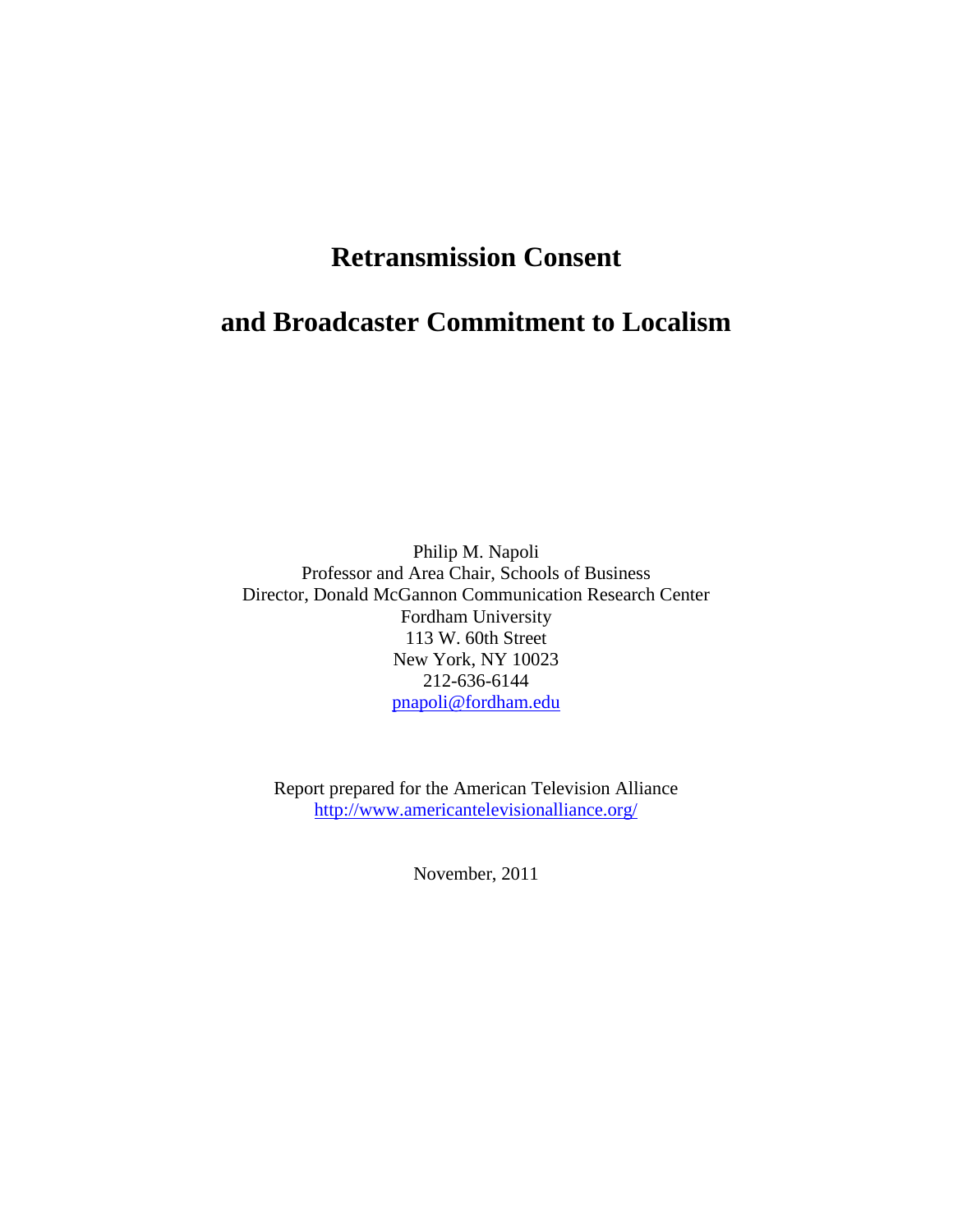### **Table of Contents**

| Section III: An Assessment of Broadcaster Commitment to Localism  16 |  |
|----------------------------------------------------------------------|--|
|                                                                      |  |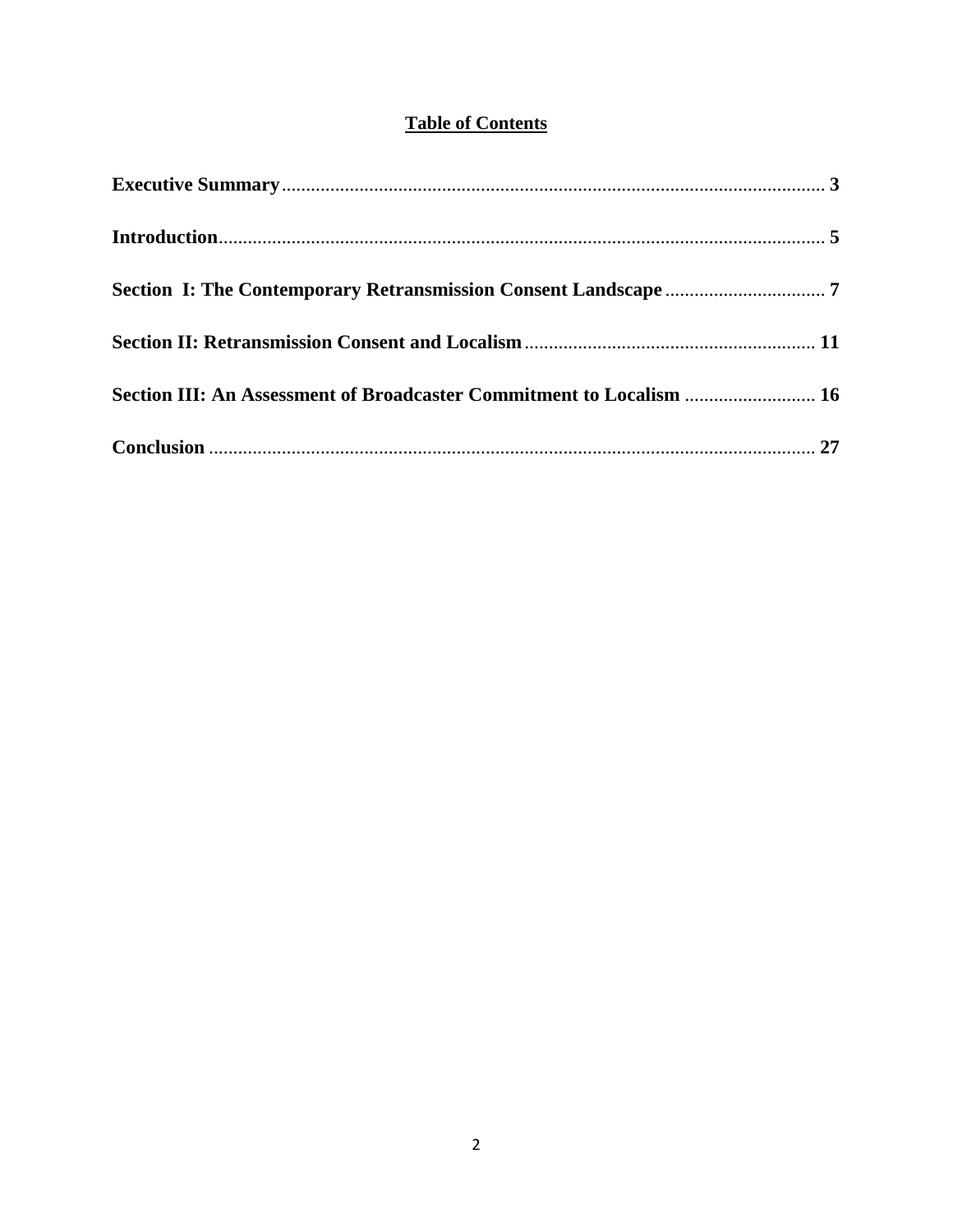#### **Executive Summary**

<span id="page-2-0"></span>Strengthening local television broadcasting, particularly local news and public affairs programming, was a key reason for the retransmission consent provisions of the Cable Act of 1992. These provisions are part of a long Congressional tradition of promoting and protecting localism in the American media system, fully supported by the Federal Communications Commission ("FCC"). Nevertheless, despite dramatic increases in the retransmission consent revenues that broadcasters are receiving, there is little evidence that these revenues are being used by broadcasters to enhance their provision of local news and public affairs programming. Instead, the overwhelming body of research indicates that retransmission consent revenues are used to support the national broadcast networks.

The paper is organized as follows. After a brief introduction, Section I provides an overview of the current state of affairs in retransmission consent negotiations and the dramatic increase in retransmission consent payments to broadcasters. This section also examines some of the public service harms that emerge when retransmission consent negotiations break down. Section II connects these disputes, and how they are being conducted, to the FCC"s longstanding principle of localism. This section illustrates the centrality of broadcasters" provision of local informational programming to the underlying motivations for the retransmission consent provisions. Section III examines the literature on broadcasters" commitment to local news and public affairs programming, in an effort to determine whether the increases in retransmission consent compensation obtained by broadcasters are in any way being accompanied by a comparable increase in commitment to local news and public affairs programming. As this section demonstrates, across various measures of broadcaster commitment to local news and informational programming, there are strong indications that broadcasters have demonstrated

3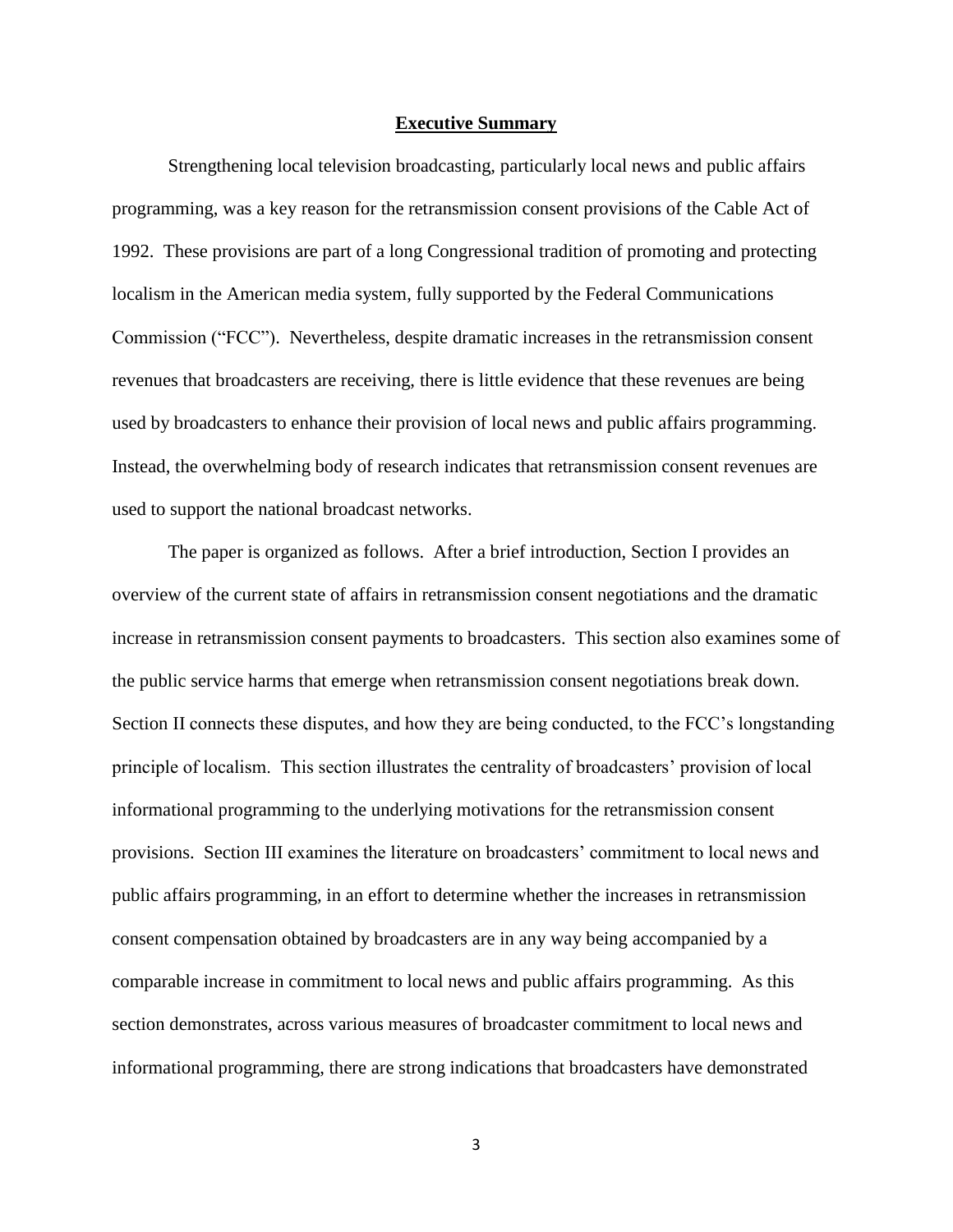relatively little commitment to serving the local news and informational needs of their audiences, and that the recent increases in transmission consent compensation are doing nothing to reverse this trend. These findings suggest that the retransmission consent provisions are not accomplishing their original goal of enhancing broadcasters" commitment to localism.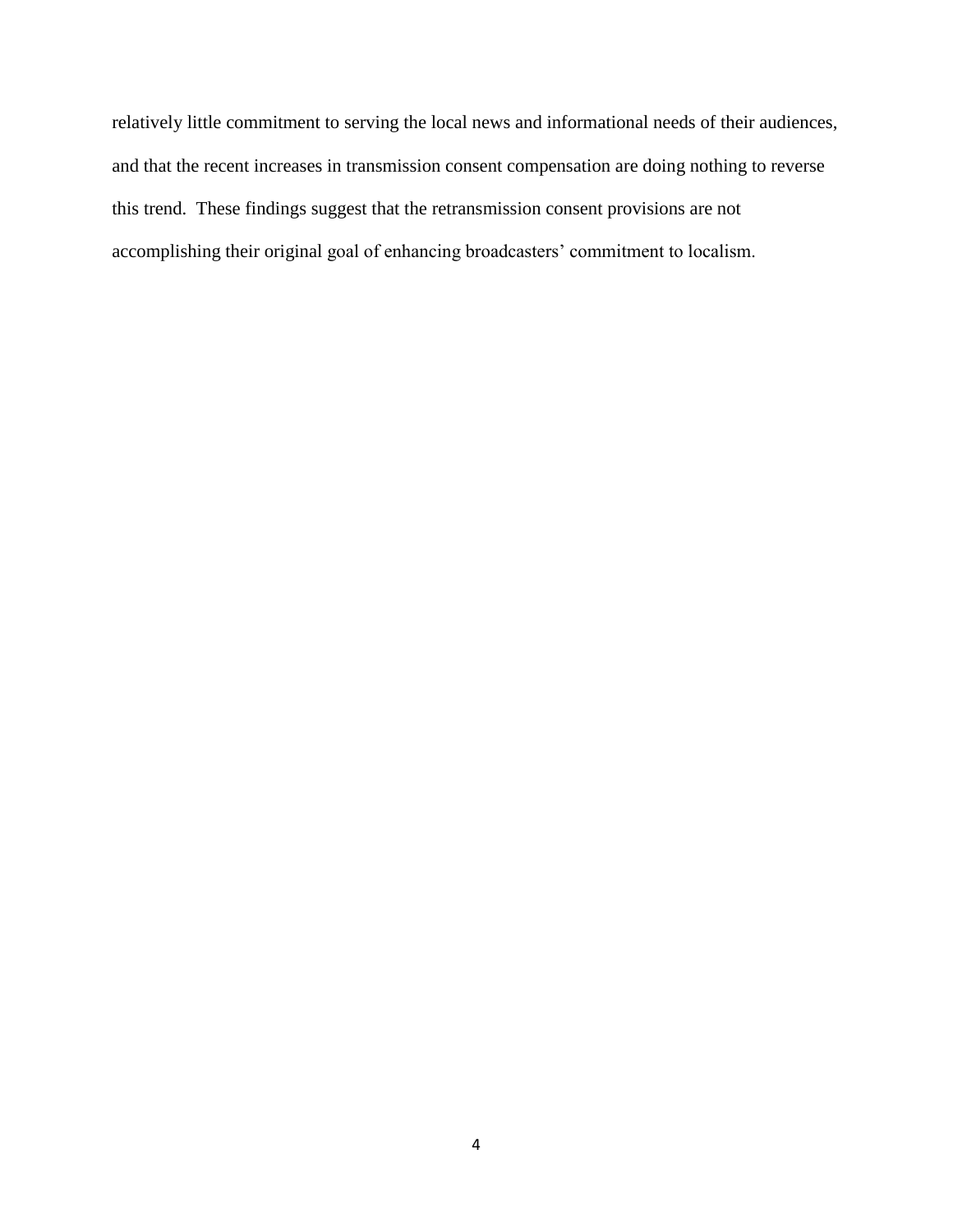### **Introduction**

<span id="page-4-0"></span>The issue of retransmission consent between multi-channel video programming distributors (MVPD) and local broadcast television stations has grown increasingly contentious in recent years. Broadcasters are more frequently seeking cash payments from MVPDs – and are being more aggressive in terms of the size of the payments that they pursue. Broadcasters are more aggressively pursuing retransmission consent payments in an effort to transition to a business model more akin to that of basic cable networks, which have long relied on both subscriber fees and advertising revenue.<sup>1</sup>

Increasingly, these retransmission consent negotiations have grown so contentious that consumers are now faced with the loss – or threatened loss – of access to some of their local broadcast signals. This state of affairs has attracted the interest of the Federal Communications Commission, which has recently initiated an inquiry into possible revisions of its existing retransmission consent rules.<sup>2</sup>

Any reconsideration of the retransmission consent rules should be grounded within the context of the original intent behind these provisions, as well as in the available empirical evidence about whether these provisions are accomplishing the goals they were designed to achieve. This paper addresses these issues in terms of the retransmission content provisions" relationship to the FCC's guiding principle of localism.<sup>3</sup>

<sup>&</sup>lt;sup>1</sup> For a discussion of broadcasters' efforts to reconfigure their business model, *see* George Szalai (2010, Oct. 12). "Murdoch: Content is Emperor, not King." *Hollywood Reporter.* Retrieved September 23, 2011, from: [http://www.hollywoodreporter.com/news/murdoch-content-emperor-not-king-20199.](http://www.hollywoodreporter.com/news/murdoch-content-emperor-not-king-20199) *See also* Jonathan A. Loeb & Sara Rezvanpour (2011, July 14). "A Sea Change to Retransmission Landscape in TV." *The Daily Journal.* Retrieved September 23, 2011, from: [http://www.bingham.com/Media.aspx?MediaID=12647.](http://www.bingham.com/Media.aspx?MediaID=12647)

 $2^2$  In the Matter of Amendment of Commission's Rules Related to Retransmission Consent, 26 FCC Rcd. 2618 (2011).

<sup>3</sup> For detailed discussions of the role of the localism principle in U.S. communications policymaking, *see* Philip M. Napoli (2001). "The Localism Principle Under Stress: Ambiguity, Inconsistency, and Empirical Neglect." *Policy Studies Journal, 29*(3), 372-387. *See also* Paul Cowling (2005). "An Earthly Enigma: The Role of Localism in the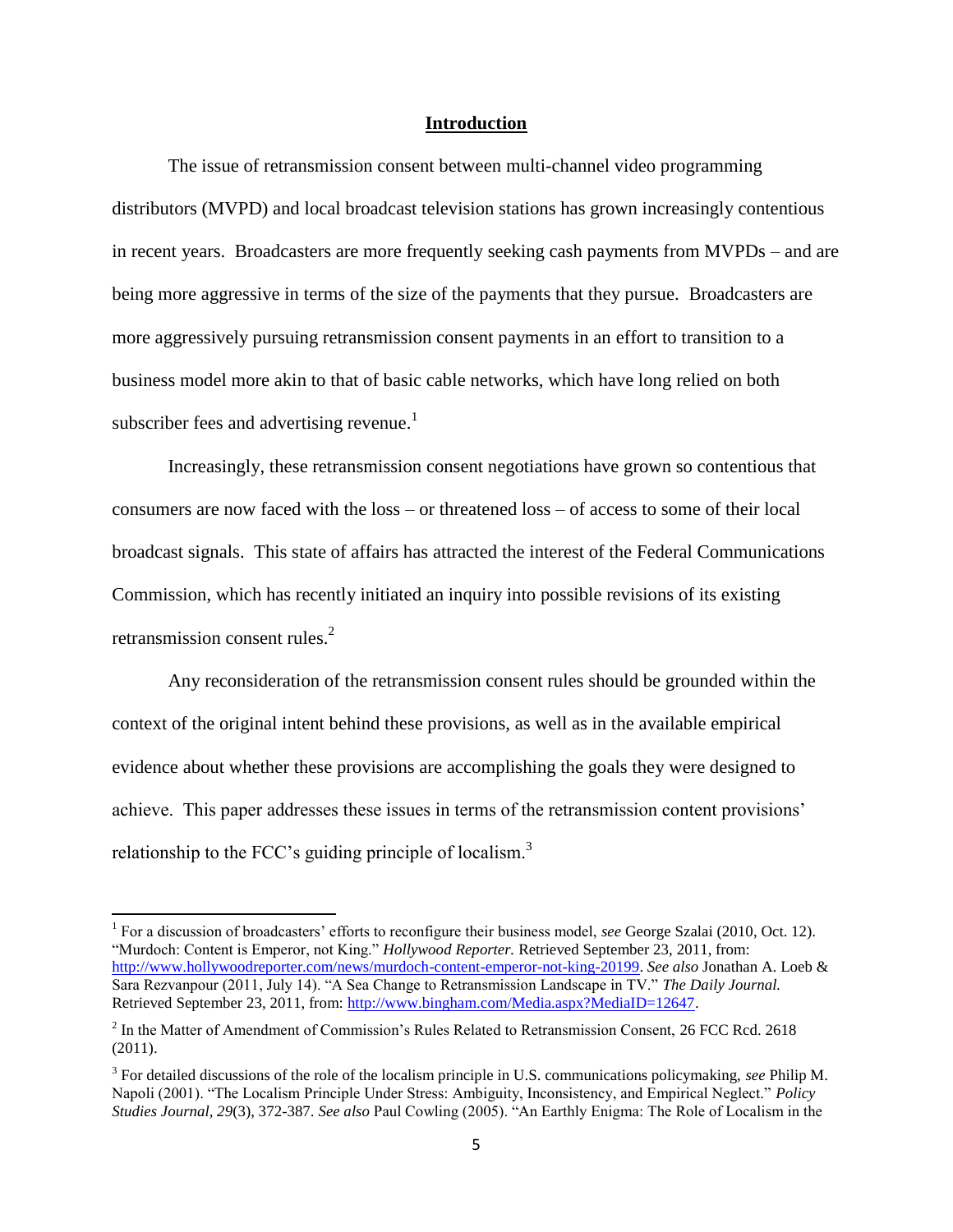As this paper illustrates, a key motivating factor behind Congress" enactment of the retransmission consent provisions was to strengthen local television broadcasting, particularly in terms of broadcasters" provision of local news and public affairs programming. Such programming long has been central to the FCC's localism goals.<sup>4</sup> Congress and the FCC intended the retransmission consent compensation that broadcasters received to help enhance broadcasters" provision of the local news and public affairs programming that are at the core of their mandate as public trustees.

From this standpoint, it seems particularly important that any assessment of the current state of affairs of the retransmission consent provisions be informed by a thorough understanding of broadcasters" provision of local news and public affairs programming. Understanding the extent to which broadcasters are investing in such programming, and whether the trends in the provision of such programming are moving in a positive or negative direction, can help us to understand whether the retransmission consent provisions are having their intended effects. Thus, this paper reviews and assesses the research that has been conducted to date on a wide range of indicators of the extent of broadcaster commitment to providing communities with local news and information. As this paper illustrates, the consistently low – and in some contexts declining or absent – commitment among broadcasters to local news and public affairs programming indicates that the retransmission consent provisions are not accomplishing their goal of enhancing broadcasters' commitment to localism.

Political, Cultural and Economic Dimensions of Media Ownership Regulation." *Hastings Communications & Entertainment Law Journal, 27,* 257-357.

<sup>4</sup> *Ibid.*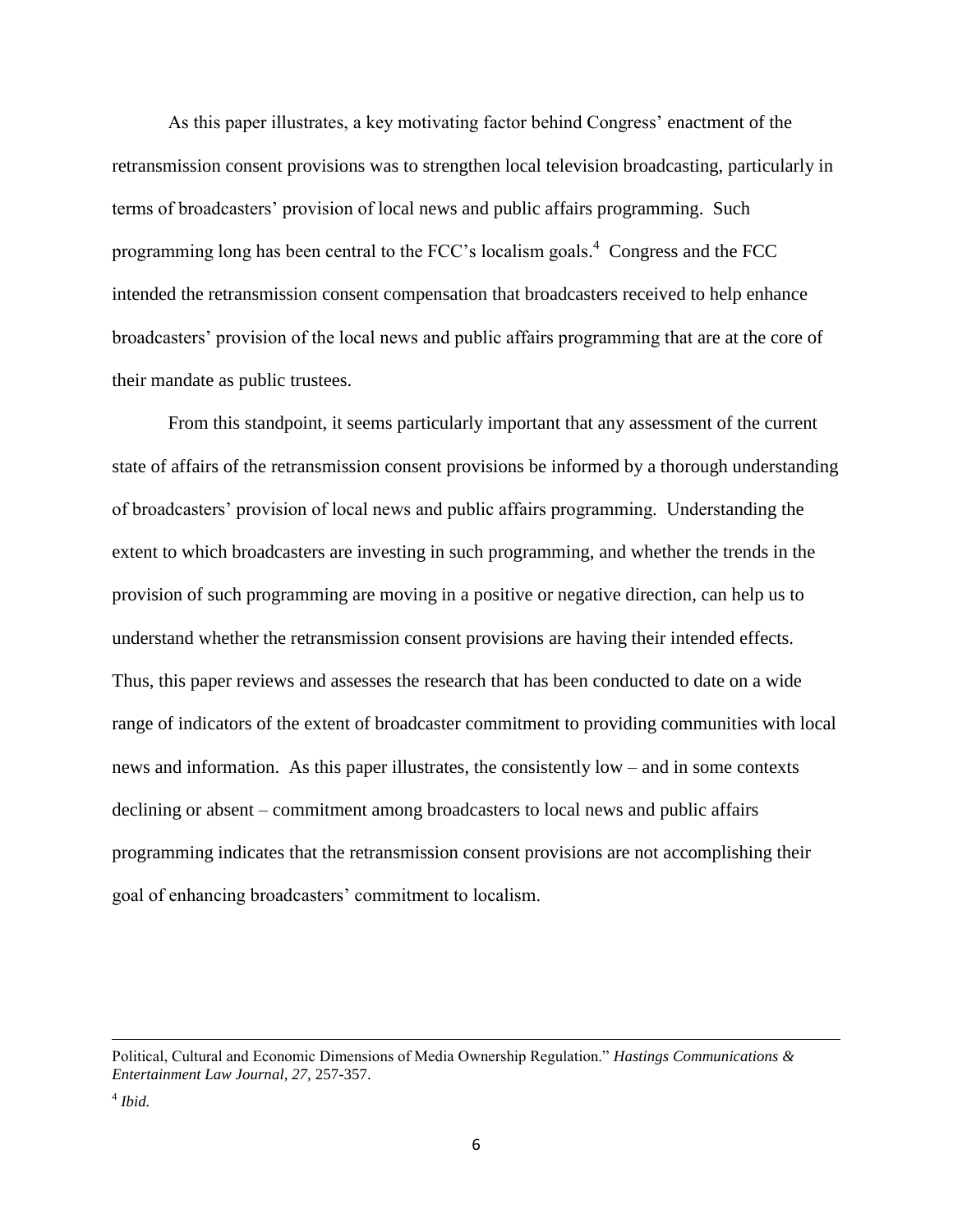#### **Section I: The Contemporary Retransmission Consent Landscape**

<span id="page-6-0"></span>The current retransmission consent provisions were first introduced as part of the Cable Television Consumer Protection and Competition Act of 1992.<sup>5</sup> One of Congress' principle goals in the 1992 Cable Act was to address what were at that time perceived to be competitive imbalances between cable providers and local broadcast television licensees. At the time of the Act's passage, cable companies were typically the sole providers of MVPD service in local markets. Congress found that cable service was rapidly penetrating television households, and increasingly was competing with free over-the-air television for advertising dollars.<sup>6</sup> The Act imposed "must-carry" provisions that required cable systems to carry all local broadcast stations that broadcast within the cable system"s television market. The Act also provided broadcasters with the option of negotiating retransmission consent compensation. Thus, under this system, those broadcasters that felt that they had sufficient leverage to extract compensation from cable systems were free to do so; while those that did not were able to invoke their (uncompensated) must-carry rights. The ultimate goal of these provisions was to ensure that local television stations remained economically viable and widely accessible, and thus able to effectively serve the local informational needs of viewers.<sup>7</sup>

In recent years, retransmission consent revenues have started to play a much more prominent role in the economics and strategy of broadcast television. In a 2005 report to Congress, the FCC determined that "Twelve years [after the 1992 Cable Act], cash still has not

 $\overline{a}$ 

<sup>&</sup>lt;sup>5</sup> Cable Television Consumer Protection and Competition Act of 1992. 106 Stat. 1460. 102<sup>nd</sup> Congress (Oct. 5, 1992).

<sup>6</sup> Federal Communications Commission (2005). *Retransmission Consent and Exclusivity Rules: Report to Congress*, ¶8.

<sup>7</sup> *Ibid.*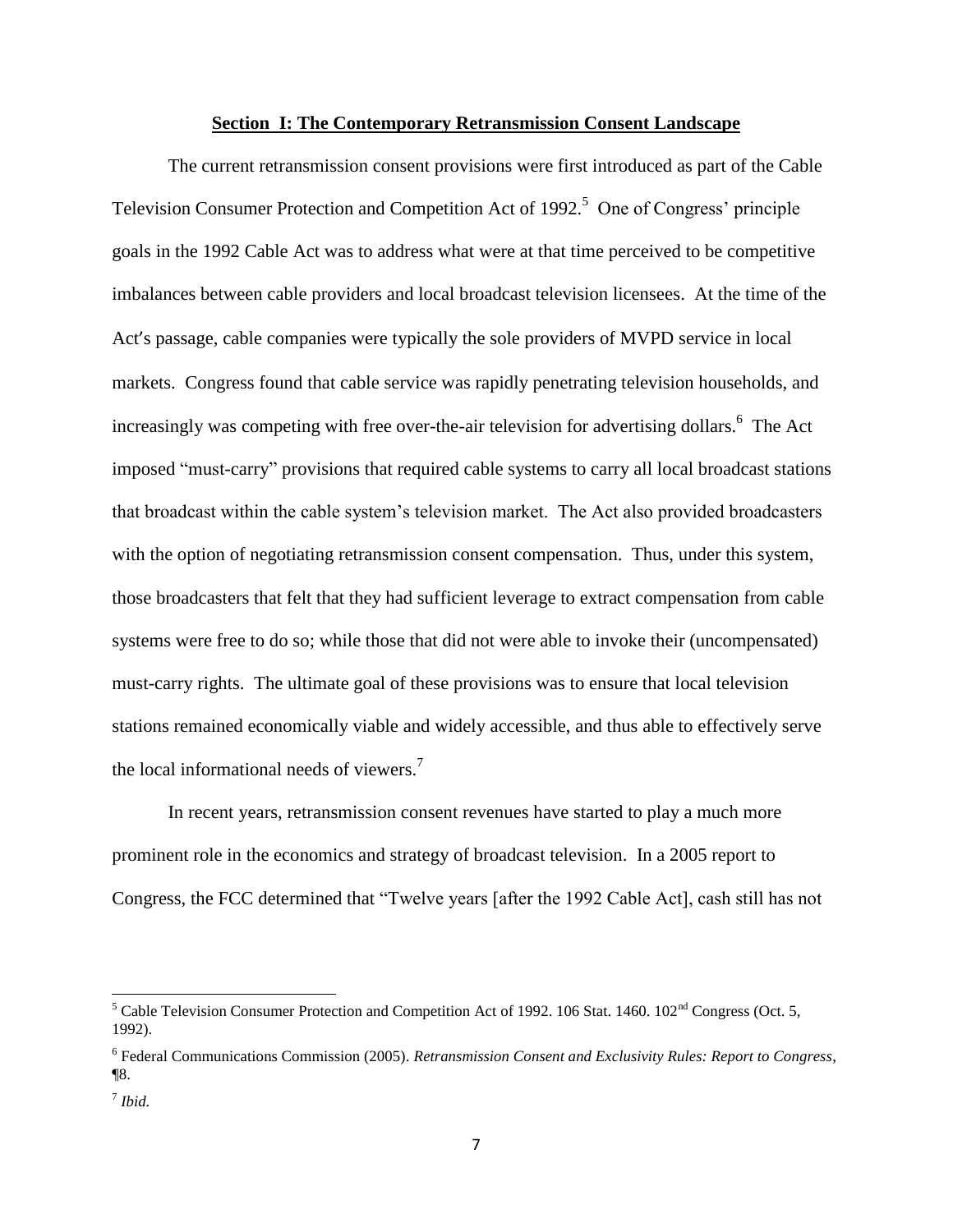emerged as a principle form of consideration for retransmission consent."<sup>8</sup> Rather, broadcasters historically obtained compensation in the form of in-kind considerations such as securing carriage of their affiliated non-broadcast networks.<sup>9</sup> The past five years, however, have seen a dramatic change in this pattern. As Figure 1 illustrates, cash retransmission fees paid to broadcast stations have increased from an estimated 215 million dollars in 2006 to nearly 1.1 billion dollars in 2010, and a projected 1.36 billion in 2011.<sup>10</sup>



 8 *Ibid,* p. 7.

<sup>9</sup> *Ibid.*

<sup>10</sup> SNL Kagan (2009, June 30). "Broadcast Retrans Fees on Track to Break \$1 bil by 2011." *Broadcast Investor: Deals & Finance. See also* "Fox, Cablevision: The Money Game (Oct. 25, 2010). *Adweekmedia,* pp. 10-11; Robin Flynn (2010, March 24). "Updated Retransmission Projections: More than 1B in 2010." *SNL Financial,* p. 1.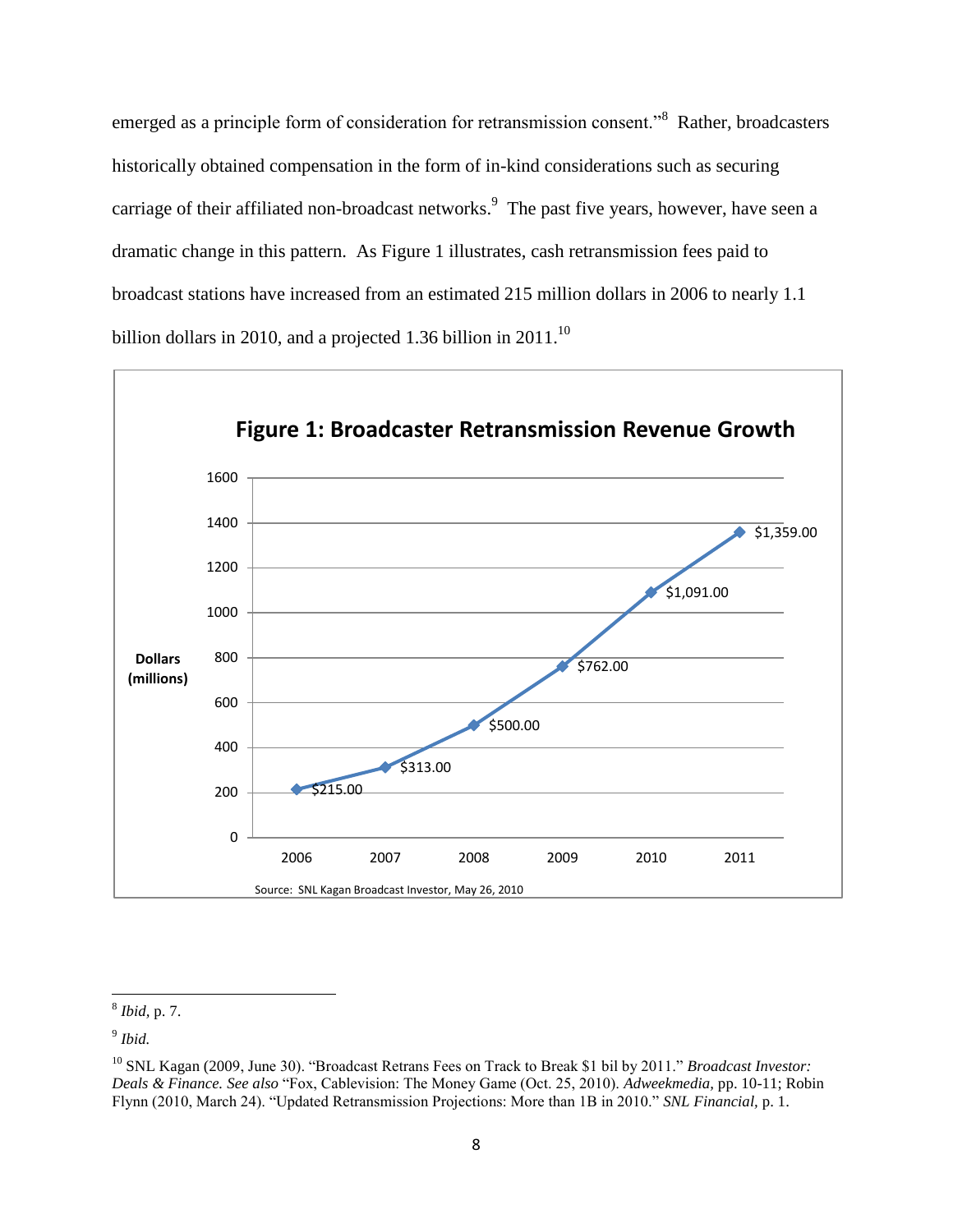An important element of this transition has been how it factors into the changing dynamics of the relationship between local broadcasters and national broadcast networks. It is not just local stations that are pursuing retransmission consent dollars. National broadcast networks are seeking an increasing amount of this revenue stream, even in instances in which they are not the owners of the stations serving the local market.

National broadcast networks are increasingly seeking what has been termed "reverse compensation" from their local affiliates. That is, they are requiring their affiliates to pay them for programming – a reversal of a decades-long tradition in which national networks compensated local stations for airing their programming.<sup>11</sup> Thus, as part of their effort to obtain revenue from their local affiliates, national broadcast networks are increasingly taking an active role in their affiliates' retransmission consent negotiations. NBC, for instance, recently proposed to its affiliates that the network would handle all retransmission consent negotiations, and split the proceeds 50-50 with the affiliates.<sup>12</sup> According to one recent report, "For major networks, sharing an affiliate's retrans revenue *is now a given*," with the networks "planning to receive *at least half* of the [retransmission content] income flowing to affiliates."<sup>13</sup>

In tandem with this transition, broadcasters' negotiations with MVPD service providers have grown more contentious, and the negotiating tactics that they have employed have become more extreme. Of particular importance in this regard has been the increased frequency of actual or threatened broadcast station blackouts, and the publicity surrounding these high stakes

<sup>&</sup>lt;sup>11</sup> Brian Stelter (2011, July 11). "Networks Want Slices of New Pie." *New York Times*. Retrieved September 24, 2011, from[: http://www.nytimes.com/2011/07/04/business/media/04retrans.html.](http://www.nytimes.com/2011/07/04/business/media/04retrans.html)

<sup>&</sup>lt;sup>12</sup> Josh Wein (September 14, 2011). "Executives See Big Potential for Retransmission Consent Revenue at NBC." *Communications Daily.*

<sup>13</sup> Jon Lafayette (2011, November 1). "Networks" Reverse Comp Take to Hit \$1Bil in 2014." *Broadcasting & Cable.* Retrieved November 1, 2011, from: [http://www.broadcastingcable.com/article/476031-](http://www.broadcastingcable.com/article/476031-Networks_Reverse_Comp_Take_to_Hit_1B_in_2014.php?rssid=20065) Networks Reverse Comp Take to Hit 1B in 2014.php?rssid=20065 (emphases added).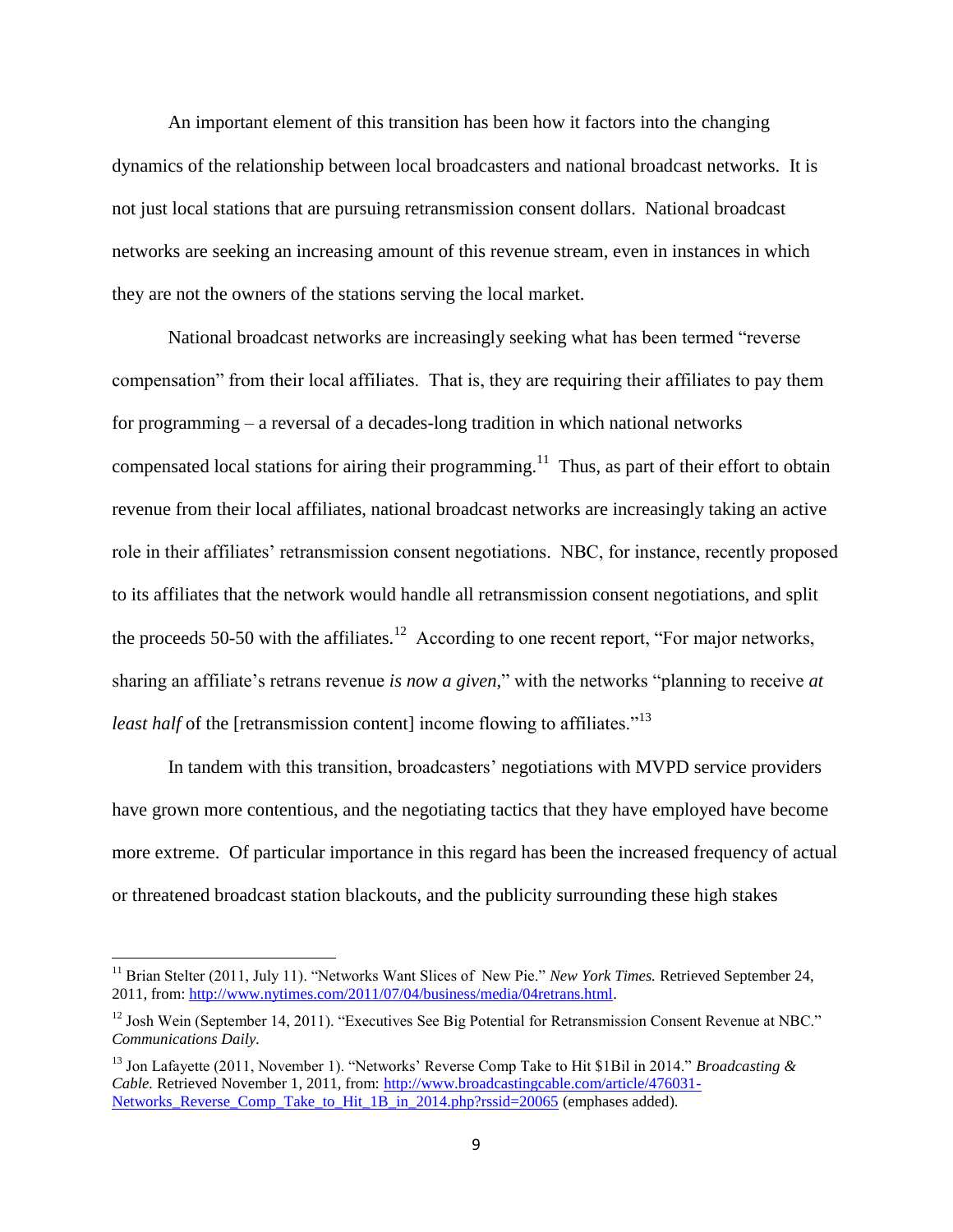negotiations. In these instances, broadcast stations have refused to allow MVPDs to carry their signals until a new retransmission consent agreement is reached.<sup>14</sup> While there were 31 actual or publicly threatened broadcast blackout events between 2000 and 2009, there were 5 additional blackout events in 2010 alone affecting 19 million viewers.<sup>15</sup>

The blackouts that arise from these disputes can have the potential to be incredibly damaging to local communities. For instance, during the recent approach of Hurricane Irene, LIN Television Corp., owner of over 30 broadcast television stations across the United States, threatened to withhold the signals of its NBC and Fox affiliated stations in the Portsmouth-Norfolk, VA television market while in the midst of protracted retransmission consent negotiations with the cable operator Mediacom Communications.<sup>16</sup> The same company similarly blacked out its FOX affiliate WALA (which serves southern Alabama, southeastern Mississippi, and the Florida Panhandle) as Tropical Storm Lee approached the Gulf Coast.<sup>17</sup> Given the extent to which citizens necessarily rely on local broadcasting during such times of natural disaster, situations in which broadcasters are withholding their signals before, during, or after such disasters raise serious questions about whether the public interest is being served.

It is perhaps not surprising that, under these circumstances, and given the importance of localism in American communications policy, the Federal Communications Commission has decided to revisit its retransmission consent provisions. In March of 2011, the Commission

<sup>&</sup>lt;sup>14</sup> Steven C. Salop, et al. (2010). *Economic Analysis of Broadcasters' Brinksmanship and Bargaining Advantages in Retransmission Consent Negotiations.*

<sup>&</sup>lt;sup>15</sup> "Television Blackouts Reach High Points Over Rights Fees" (Oct. 11, 2010). Retrieved October 14, 2011, from: [http://www.rbr.com/tv-cable/28194.html.](http://www.rbr.com/tv-cable/28194.html)

<sup>&</sup>lt;sup>16</sup> "ACA President and CEO Matthew M. Polka Condemns LIN TV's Retrans Blackout Threat as Hurricane Irene Threatens Eastern Seaboard" (2011, Aug. 26). News Release. Retrieved September 30, 2011, from: [http://www.americancable.org/node/3073.](http://www.americancable.org/node/3073)

<sup>17</sup> Lydia Grimes (2011, Sept. 7). "Lost Channel Sparks Blame Game." *The Atmore Advance.* Retrieved September 30, 2011, from[: http://www.atmoreadvance.com/2011/09/07/lost-channel-sparks-blame-game/.](http://www.atmoreadvance.com/2011/09/07/lost-channel-sparks-blame-game/)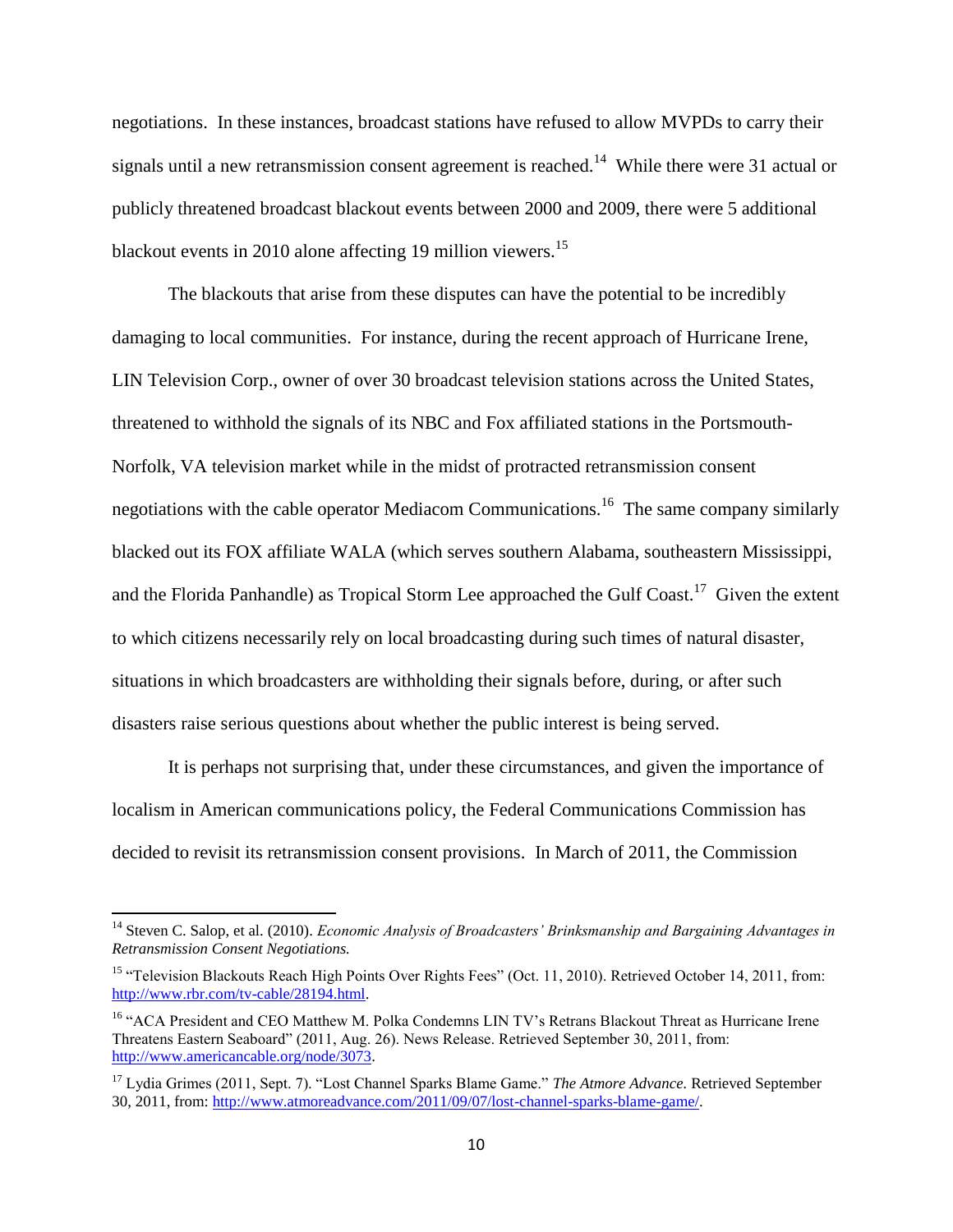issued a Notice of Proposed Rulemaking seeking comment on a number of possible revisions to the Commission's retransmission consent rules.<sup>18</sup> As the Commission noted in the NPRM: "Since Congress enacted the retransmission consent regime in 1992, there have been significant changes in the video programming marketplace. . . .One result of such changes in the marketplace is that disputes over retransmission consent have become more contentious and more public, and we recently have seen a rise in negotiation impasses that have affected millions of consumers<sup>"19</sup>

Any efforts to revise the existing retransmission consent rules should be grounded in a thorough understanding of the original motivations and goals for these rules, as well as in the available empirical evidence as to whether they are succeeding in achieving these goals. These issues are the focus of the next two sections.

#### **Section II: Retransmission Consent and Localism**

<span id="page-10-0"></span>The policy responses to cable carriage of broadcast television signals have a long history, dating as far back as  $1965$ <sup>20</sup> As was noted above, the current set of regulations date back to the 1992 Cable Act, which was motivated in large part by concerns about localism, and the possibility that technological and competitive changes in the television marketplace might adversely affect the extent to which local communities were receiving the news and information that addressed their specific needs, interests, and concerns.<sup>21</sup>

<sup>18</sup> *See supra,* note 2.

<sup>19</sup> *Ibid.,* p. 2.

<sup>20</sup> For an overview of this history, *see* Ball State University Digital Policy Institute (2007). *Retransmission Consent, Must Carry and the Public: Current Economic and Regulatory Realities of Multichannel Video Providers. See also* Richard Lubinsky (1996). "Reconsidering Retransmission Consent: An Examination of the Retransmission Consent Provision of the 1992 Cable Act." *Federal Communications Law Journal, 49*(1), 99-165.

<sup>21</sup> *See* Charles C. Goldfarb (2005). *"Localism:" Statutes and Rules Affecting Local Programming on Broadcast, Cable, and Satellite Television.* CRS Report for Congress. Retrieved September 23, 2011, from: [http://www.policyarchive.org/handle/10207/bitstreams/2255.pdf.](http://www.policyarchive.org/handle/10207/bitstreams/2255.pdf)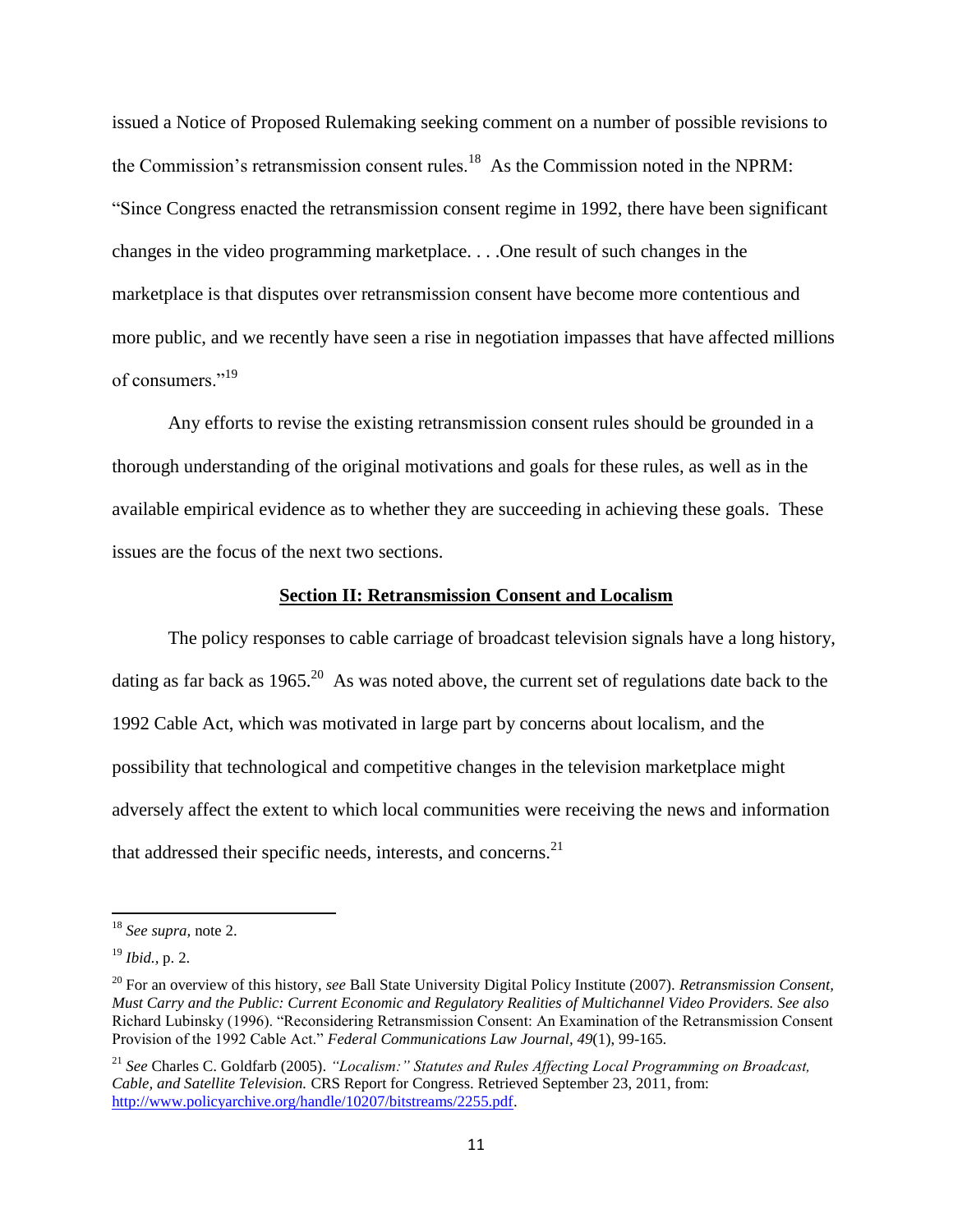The concept of localism has a long history in the regulation and policy surrounding the American media system. Early postal subsidies, which charged differential rates to newspapers based on the distance mailed, were designed to protect small local papers competing with larger metropolitan publications. The entire U.S. system of broadcast license allocation was designed to ensure that even the smallest community was served by at least one local broadcast station. This is why the U.S. broadcasting system is characterized by a large number of stations that service relatively small geographic areas rather than fewer, higher-powered stations capable of serving larger regions of the country. Rules governing the relationship between broadcast networks and their affiliates were designed to protect the autonomy of local stations, so that decisions about the kind of programming that was aired were made at the local level. And, perhaps most explicitly, for years the FCC maintained formal requirements that mandated minimum levels of locally produced programming and minimum levels of news and public affairs programming. The uniting theme among these various policies has been an overarching desire to ensure that local broadcasters operated in a way that served the informational needs and interests of the local communities in which they were based. $22$ 

And so, reflecting these priorities, the 1992 Cable Act imposed the must-carry provisions, which were intended to ensure the survival of free, over-the-air, local news and information sources in an era in which more and more television viewing was migrating to the cable platform.<sup>23</sup> The must-carry provisions prevented cable systems from excluding local broadcast stations in favor of carrying additional cable channels. As the FCC noted in its 2005 report to Congress, "In adopting the mandatory carriage provisions of the 1992 Act, Congress recognized the importance of local television broadcast stations as providers of local news and public affairs

<sup>22</sup> *See supra,* note 3.

<sup>23</sup> For a discussion of the must-carry rules and their relationship to the localism principle, *see* Napoli, *supra* note 3.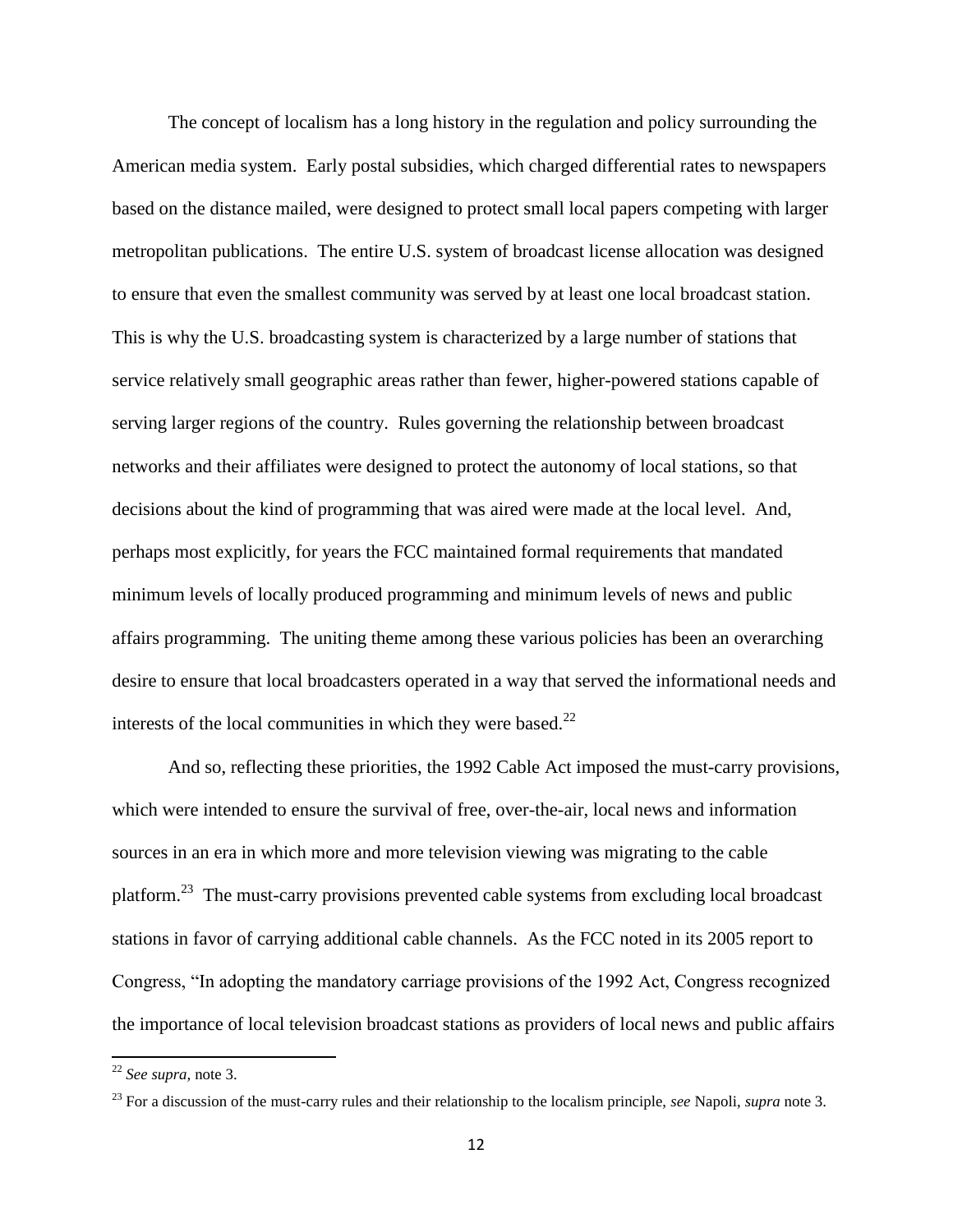programming."<sup>24</sup> And, in a further effort to preserve and enhance local broadcasting – and its ability to uphold the core elements of the localism principle – the retransmission consent option was included in order to ensure that broadcast stations would have the opportunity to receive compensation for cable carriage of their signals.

If we look back to the congressional discussions and debates that accompanied the 1992 Cable Act, we see that broadcasters' provision of such local news and information was in fact a key motivating factor that led Congress to add the retransmission consent provisions. For instance, according to the Senate conference committee report, "whatever the result of those [retransmission consent] negotiations, this provision will strengthen local television stations so that they can maintain their ability to provide news, sports, weather, other local programming."<sup>25</sup> Along similar lines, Senator Daniel Inouye, author of the 1992 Cable Act"s retransmission consent provisions, stated at the time: "providing local stations with the ability to negotiate with cable systems and other multi-channel video providers is a necessary step, we believe, to ensure that local stations remain viable well into the future to continue to provide local service to cable subscribers and non-subscribers alike.<sup> $26$ </sup> These statements illustrate the importance that the drafters of the retransmission consent provisions placed on the idea that broadcasters would put their retransmission consent right to use enhancing their stations" ability to provide local news and information to viewers. Local news and information was similarly emphasized in a statement from Representative Rodney Chandler in the discussion surrounding the 1992 Act:

<sup>24</sup> *See* Federal Communications Commission, *supra* note 6, p. 5.

<sup>&</sup>lt;sup>25</sup> Cable Television Consumer Protection and Competition Act of 1992 – Conference Report (Senate – September 21, 1992). Congressional Record,  $102<sup>nd</sup>$  Congress, p. S14247.

<sup>26</sup> 138 Cong. Rec. S563 (Jan. 22, 1992).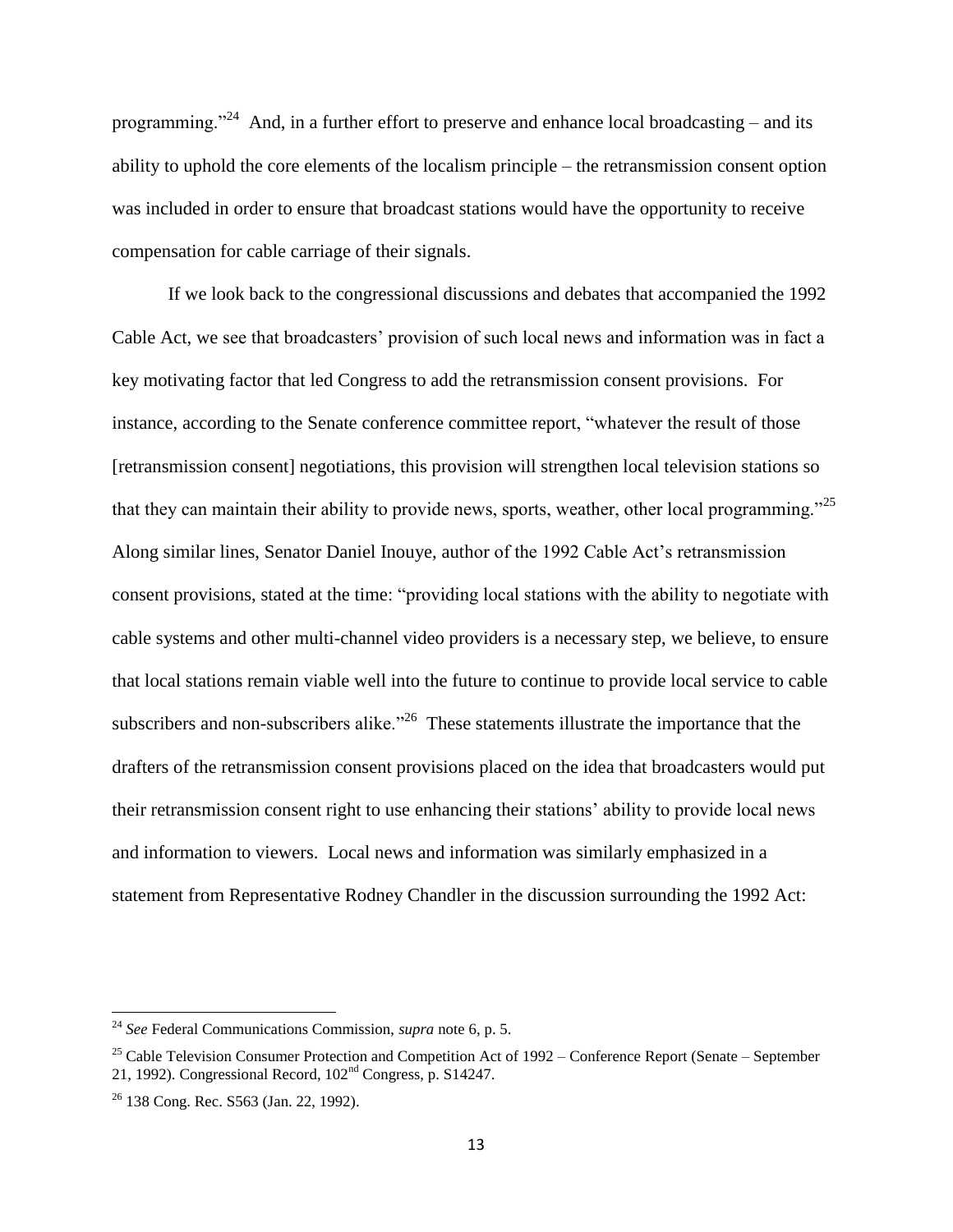"Retransmission consent is a local issue. . . . It is an issue of local stations, carrying local programming and news about local interests."<sup>27</sup>

Statements such as these highlight the right linkage between retransmission consent revenues and the performance of local broadcast stations. Within this context, the fact (discussed above) that national broadcast networks are now seeking to obtain a large proportion of the retransmission consent revenues that local stations receive to contribute to their own bottom line represents a troubling disconnect between the original reasons the retransmission consent provisions were introduced and the contemporary reality in terms of how these provisions are functioning in the television marketplace. Revenues intended to support local news and public affairs programming should not be used to support national program providers.

Some analysts foresaw the retransmission consent provisions succeeding where so many previous efforts by policymakers to spur broadcasters to better serve the information needs of their local communities had failed. As one analysis noted soon after the passage of the 1992 Cable Act, "For half a century, lawmakers have searched for the carrot or the stick that would encourage American television stations to produce more local news and information programs. . . Congress and the Federal Communications Commission . . . have struggled to infuse the spirit of community service into the commercial world of American broadcasting. It has never worked."<sup>28</sup> According to this same analysis, "However, retransmission consent for the first time gives television broadcasters a substantial property right in their local programming. This property right could make it attractive for stations to produce more – and more diverse – local news and

 $27$  138 Cong. Rec. H6493 (July 23, 1992).

<sup>&</sup>lt;sup>28</sup> Lorna Veraldi (1994). "Newscasts as Property: Will Retransmission Consent Stimulate Production of More Local Television News?" *Federal Communications Law Journal, 46,* 469-490, pp. 470-471.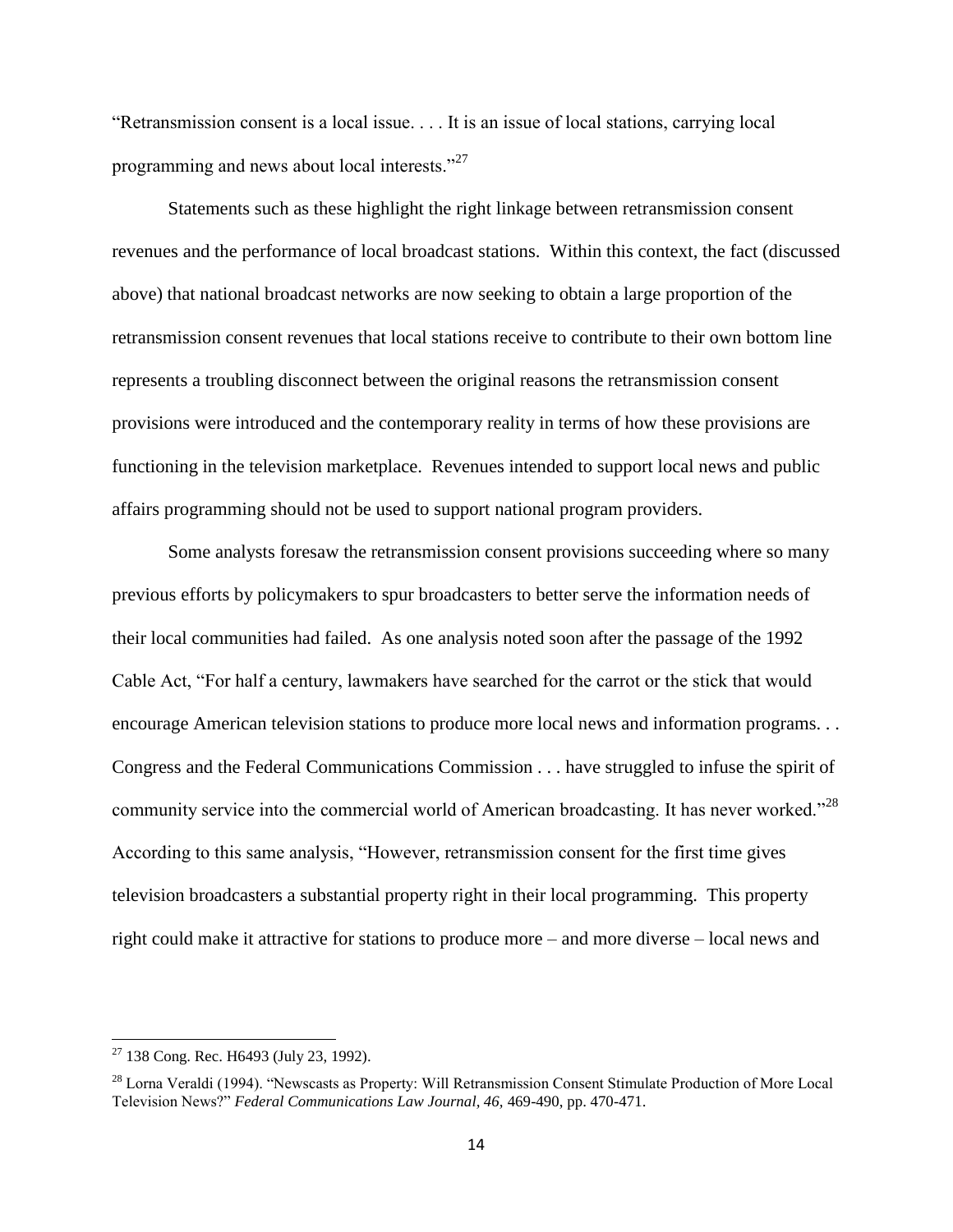information programming."<sup>29</sup> In the end, this analysis concluded that: "To the extent that lawmakers allow market forces to dictate the respective property rights in programming, they may better serve the public interest in local news and information programming than has any previous attempt to achieve those same goals through direct regulation."<sup>30</sup>

This tight linkage between broadcast localism and the retransmission consent provisions has remained consistent in the nearly two decades since the 1992 Cable Act was passed into law. For instance, a 2007 Report to Congress by the Congressional Research Service emphasized that, among the specific public policy objectives the retransmission consent provisions were meant to further were: "fostering local programming, especially local broadcast programming; [and] fostering diversity of news and public affairs voices and entertainment choices."<sup>31</sup>

Broadcasters themselves have recently emphasized the linkage between local public service programming and retransmission consent. As the FCC"s 2011 report on the Information Needs of Communities (the "Future of Media" report) noted, "Broadcasters believe that if stations can increase the retrans revenue streams, they would be in a better financial position to invest in local news."<sup>32</sup> This same report quotes one broadcast television executive, who states that: "If we can't use retransmission consent, local news will die."<sup>33</sup> Similarly, in a 2010 editorial, former Oregon Senator and current President and CEO of the National Association of Broadcasters, Gordon Smith, stated that "Without this essential revenue, broadcast viewers would face a diminished local news product, fewer public affairs programs and a further

 $\overline{a}$ 

<sup>29</sup> *Ibid.,* p. 470.

<sup>30</sup> *Ibid.*

<sup>31</sup> Charles B. Goldfarb (2007, July 9). *Retransmission Consent and Other Federal Rules Affecting Programmer-Distributor Negotiations: Issues for Congress.* Congressional Research Service, p. 56.

<sup>32</sup> *See* Steven Waldman and the Working Group on Information Needs of Communities (2011). *The Information Needs of Communities: The Changing Media Landscape in a Broadband Age.* Federal Communications Commission, p. 299

<sup>33</sup> *Ibid.*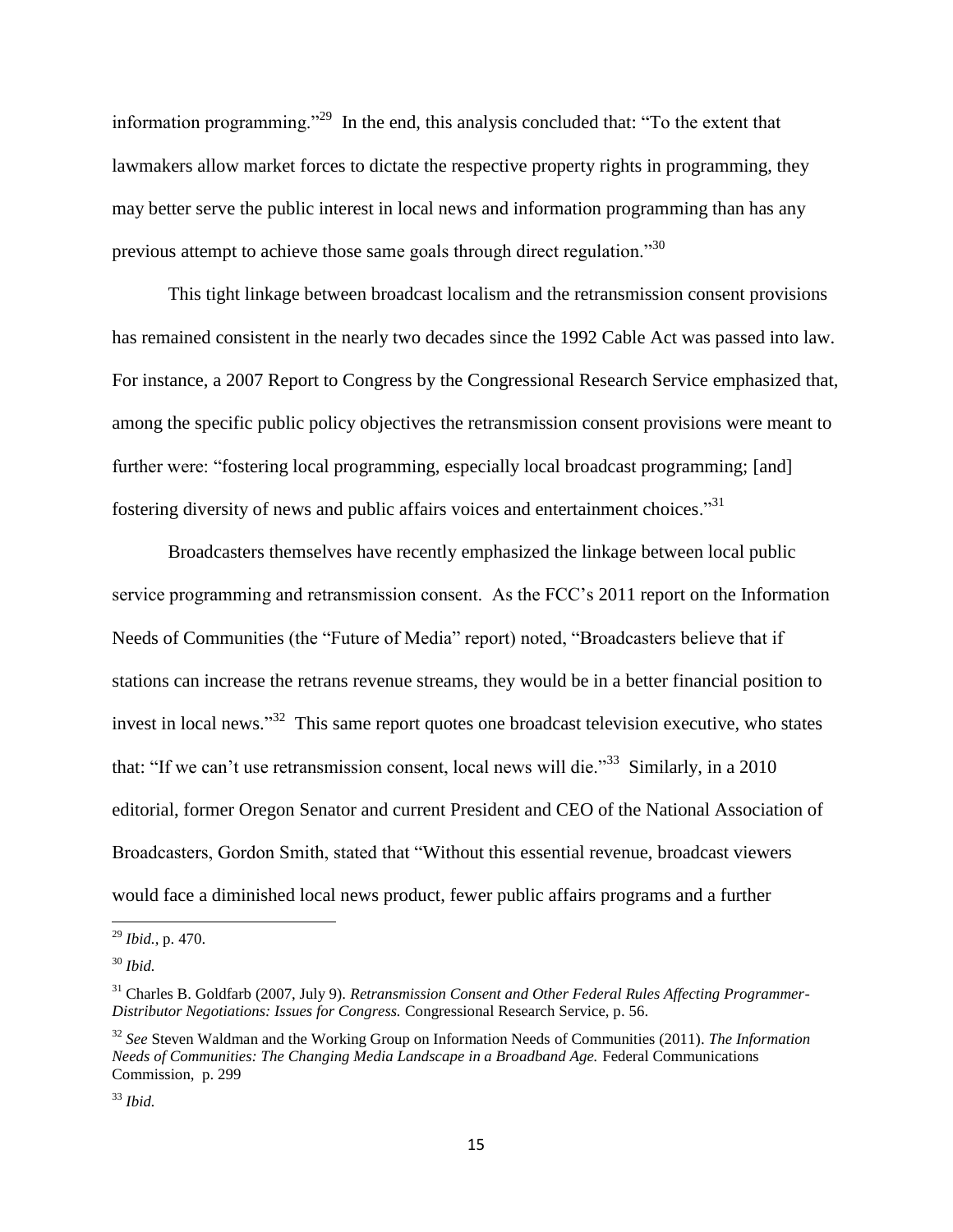migration of sports and entertainment programming to pay TV. Most important is that this retransmission revenue supports a local news and entertainment platform for the more than 30 million Americans who are unable, or unwilling, to pay for cable or satellite  $TV$ .<sup>34</sup> In these statements, the linkage is again quite explicit – retransmission consent revenues should serve as a means by which broadcasters enhance their provision of the local news and informational programs on which their audiences rely.

### **Section III: An Assessment of Broadcaster Commitment to Localism**

<span id="page-15-0"></span>The previous sections have made clear that: a) the retransmission consent revenues that broadcast stations have been receiving from MVPD service providers have been increasing dramatically; and b) the retransmission consent provisions were instituted under the assumption that retransmission consent revenues would help enhance broadcasters" provision of local news and informational programming. Consequently, it makes sense to examine the available evidence to assess the current state of affairs in terms of broadcasters" demonstrated commitment to localism.

As one recent study noted, "In the past, the [FCC] had imposed a pervasive set of substantive programming regulations which demanded that specific amounts of local programming be aired by stations, mandated that stations keep in continuing contact with local and regional organizations in order to 'be in touch' with the local community (and, therefore, be better positioned to offer programming meeting local needs and interests) and required stations to submit frequent and thorough substantiation of the station"s programming and other efforts in order to achieve renewal of the broadcast license. Significant FCC deregulation in these

<sup>34</sup> Gordon Smith (November 16, 2010). "Compromise Benefits TV Viewers." *Politico.* Retrieved September 23, 2011, from[: http://www.politico.com/news/stories/1110/45152.html.](http://www.politico.com/news/stories/1110/45152.html)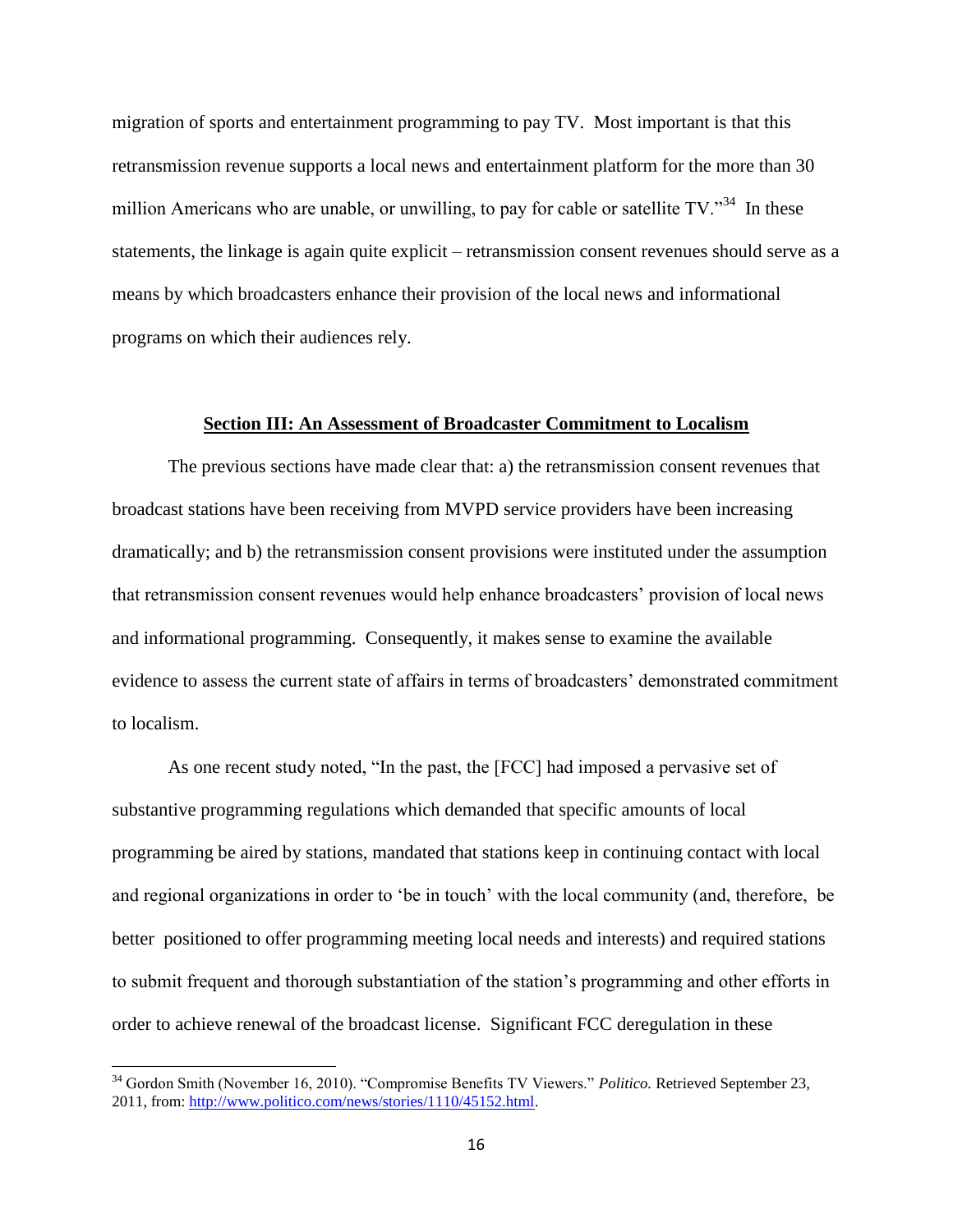broadcast programming and station "accountability" areas may be relevant to efforts at reviewing many of the cable television and multichannel provider regulations.<sup>35</sup>

A key implication of this statement is that the current state of retransmission consent needs to be understood in terms of the economic and regulatory dynamics surrounding broadcasters" provision of local news and informational programming. This is the goal of this section – to assess the current state of affairs in broadcasters' provision of such programming in an effort to offer some conclusions as to whether retransmission consent revenues are being used to support local news and informational programming in the ways that Congress and the FCC intended, and in ways that broadcasters themselves have claimed that these revenues would be used.

We have, in recent years, seen a growing body of research examining broadcasters' commitment to localism, with much of this research focusing on various aspects of broadcaster provision of local news and public affairs programming. Much of this research has been motivated by the FCC"s various media ownership regulations, and has addressed questions about whether different market and station ownership characteristics are related to the extent to which broadcasters address the informational needs of local communities.<sup>36</sup> These issues have been addressed through a variety of methodological approaches; though, as this section will illustrate, there are three particular analytical approaches that have been the most common.

<sup>35</sup> Ball State University Digital Policy Institute, *supra* note 19, p. 6.

<sup>&</sup>lt;sup>36</sup> Given this focus of much of this research, in some instances studies that address the issue of broadcaster commitment to localism provide analysis of the impact of various ownership and market conditions, but fail to provide basic descriptive information about how well the sampled stations perform in their provision of local informational programming. See, e.g., Peter J. Alexander & Keith Brown (2004). *Do Local Owners Deliver More Localism? Some Evidence from Local Broadcast News.* FCC Working Paper. Retrieved September 30, 2011, from: [http://transition.fcc.gov/ownership/materials/already-released/doownersdeliver070004.pdf.](http://transition.fcc.gov/ownership/materials/already-released/doownersdeliver070004.pdf)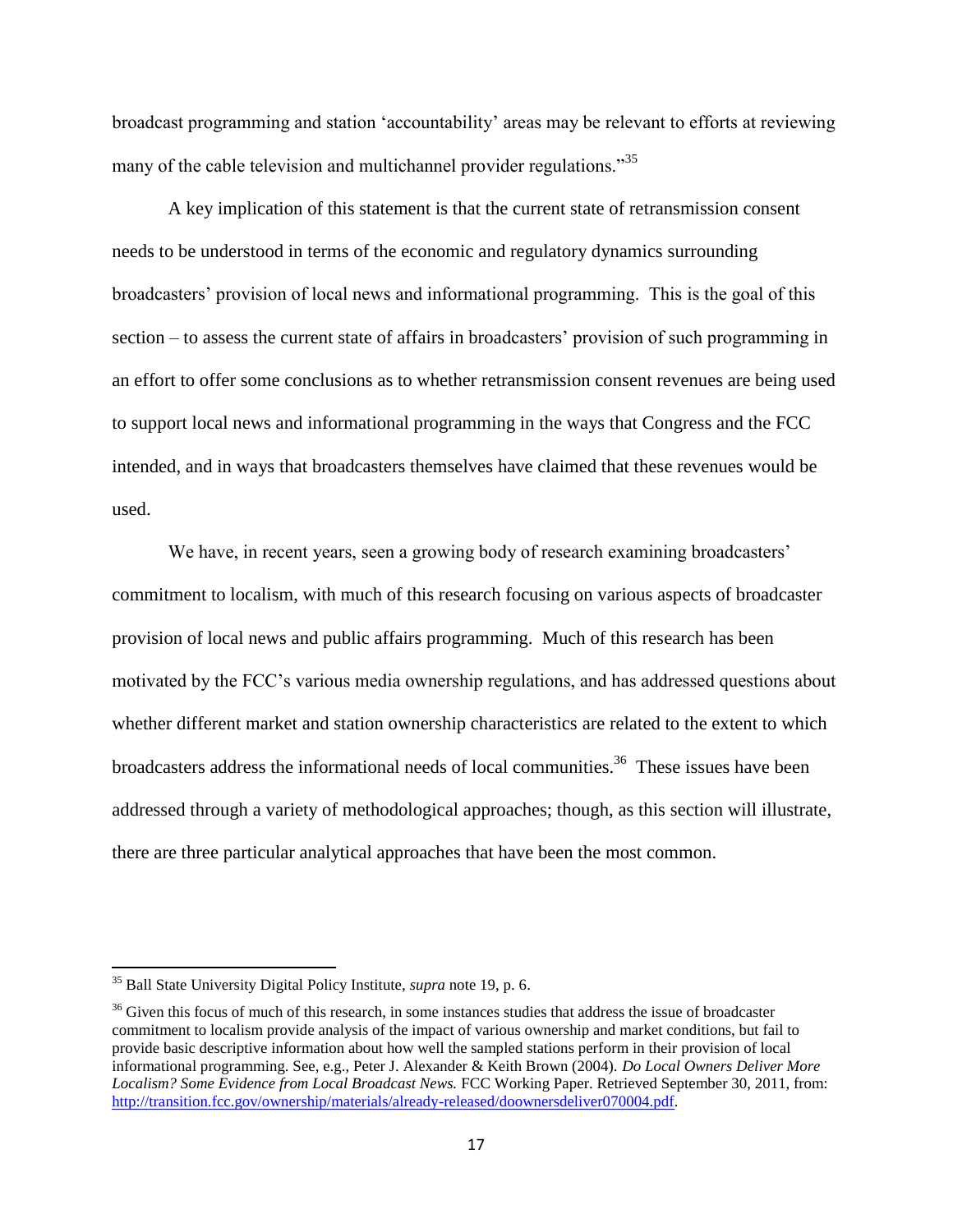The most common analytical approach has involved the assessment of overall local news and public affairs minutes. $37$  These studies tend to find generally low levels of such programming, and/or that many stations across the U.S. fail to provide any programming of this type. A 1998 study that focused on local public affairs programming found that commercial television stations devoted 0.35 percent of total broadcast hours to local public affairs programming.<sup>38</sup> These results were subsequently affirmed in a larger-scale 2001 study that found that commercial television stations devoted roughly 0.3 percent of total broadcast hours to local public affairs programming.<sup>39</sup> A 2004 analysis of data compiled by the FCC found that stations provided an average of less than 30 minutes of local public affairs programming per week, or roughly 0.29 percent of total broadcast hours.<sup>40</sup> More recent (2006) research drawing upon an even larger sample of stations reached similar conclusions, finding that commercial stations provided, on average, just over 21 minutes of local public affairs programming per week, which is equivalent to about 0.2 percent of a week's worth of broadcast time.<sup>41</sup> Most recently, in 2011, the FCC conducted a study that found that stations provided, on average, just

 $\overline{a}$ 

 $37$  Some studies have failed to distinguish between local and national news and public affairs programs, or focused exclusively on national network programming, and thus have been excluded from this discussion, given that such an approach makes it impossible to accurately assess a station"s commitment to localism. See, e.g., Gregory S. Crawford (2007). *Television Station Ownership Structure and the Quantity and Quality of TV Programming.* Federal Communications Commission Media Ownership Study #3; Daniel Shiman (2007). *The Impact of Ownership Structure on Television Stations' News and Public Affairs Programming.* FCC Media Ownership Study #4: News Operations.

<sup>38</sup> Media Access Project & The Benton Foundation (1998). *What's Local About Local Broadcasting.* Retrieved September 28, 2011, from: [http://transition.fcc.gov/ownership/materials/already-released/whatslocal040098.pdf.](http://transition.fcc.gov/ownership/materials/already-released/whatslocal040098.pdf)

<sup>&</sup>lt;sup>39</sup> Philip M. Napoli (2001). "Social Responsibility and Commercial Broadcast Television: An Assessment of Public Affairs Programming." *International Journal on Media Management, 3*(4), 226-233. For further analysis of these data, see Philip M. Napoli (2001). "Market Conditions and Public Affairs Programming: Implications for Digital Television Policy." *Harvard International Journal of Press/Politics, 6*(2), 15-29.

<sup>&</sup>lt;sup>40</sup> Philip M. Napoli (2004). "Television Station Ownership Characteristics and Local News and Public Affairs Programming: An Expanded Analysis of FCC Data." *Info, 6*(2), 112-121.

<sup>41</sup> Michael Zhaoxu Yan & Philip M. Napoli (2006). "Market Competition, Station Ownership, and Local Public Affairs Programming on Broadcast Television." *Journal of Communication, 56,* 795-812.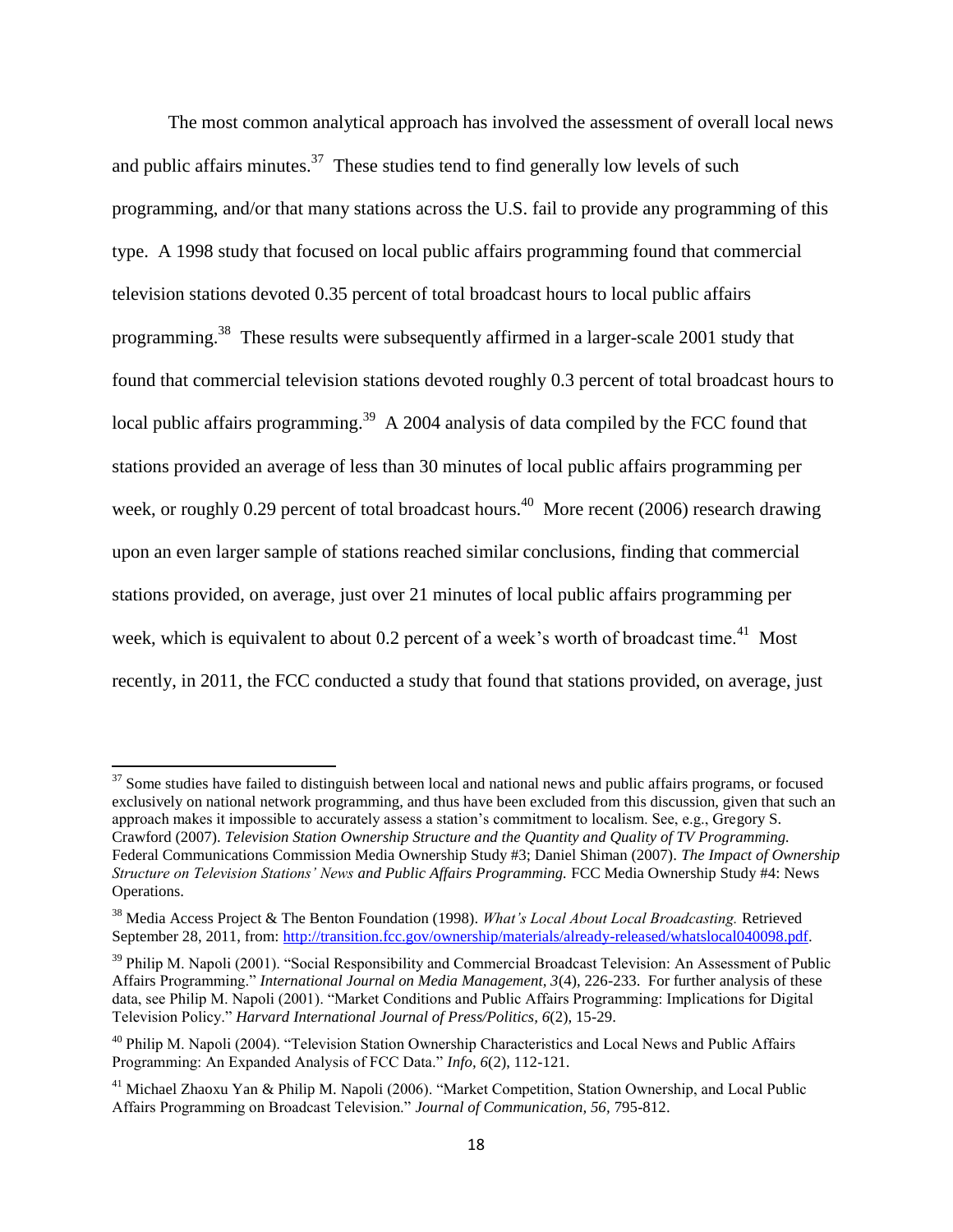under 1.5 hours of local public affairs programming per week, which translates to approximately 0.89 percent of total available broadcast hours. $42$ 

Many studies have focused on stations" provision of local news programming. A common theme of this research is the prevalence of commercial stations that provide absolutely no local news programming. For instance, a 2003 analysis of all full power television stations in the top 50 U.S. television markets found an average of three stations per market providing no local news or public affairs programming.<sup>43</sup> A 2004 analysis of data compiled by the FCC found that stations provided an average of just under 20 hours of local news programming per week. $^{44}$ (roughly 12 percent of total broadcast hours). A similar study published in 2007 found that commercial stations provided an average of just over 10 hours of local news programming per week (roughly 6 percent of total broadcast hours), with nearly a quarter of the 233 stations analyzed airing absolutely no local news programming.<sup>45</sup> In 2011, the FCC conducted a study that found that stations provided, on average, roughly 11.5 hours of local news programming per week (almost 7 percent of total broadcast hours). This analysis also found that, of the 518 stations analyzed, 32 percent "did not air a single minute of local news programming."<sup>46</sup> According to the FCC"s 2011 report on the information needs of communities, its Industry Analysis Division recently conducted an analysis that reached similar conclusions, finding that,

<sup>42</sup> Jack Erb (2011*). Local Information Programming and the Structure of Television Markets.* Federal Communications Commission Media Ownership Study #4.

<sup>&</sup>lt;sup>43</sup> Loy A. Singleton & Steven C. Rockwell (2003). "Silent Voices: Analyzing the FCC 'Media Voices' Criteria Limiting Local Radio-Television Cross-Ownership." *Communication Law & Policy, 8*(4), 385-403.

<sup>&</sup>lt;sup>44</sup> Philip M. Napoli (2004). "Television Station Ownership Characteristics and Local News and Public Affairs Programming: An Expanded Analysis of FCC Data." *Info, 6*(2), 112-121.

<sup>45</sup> Philip M. Napoli & Michael Zhaoxu Yan (2007). "Media Ownership Regulations and Local News Programming on Broadcast Television: An Empirical Analysis." *Journal of Broadcasting & Electronic Media, 51*(1)39-57.

<sup>46</sup> *See* Erb, *supra* note 42.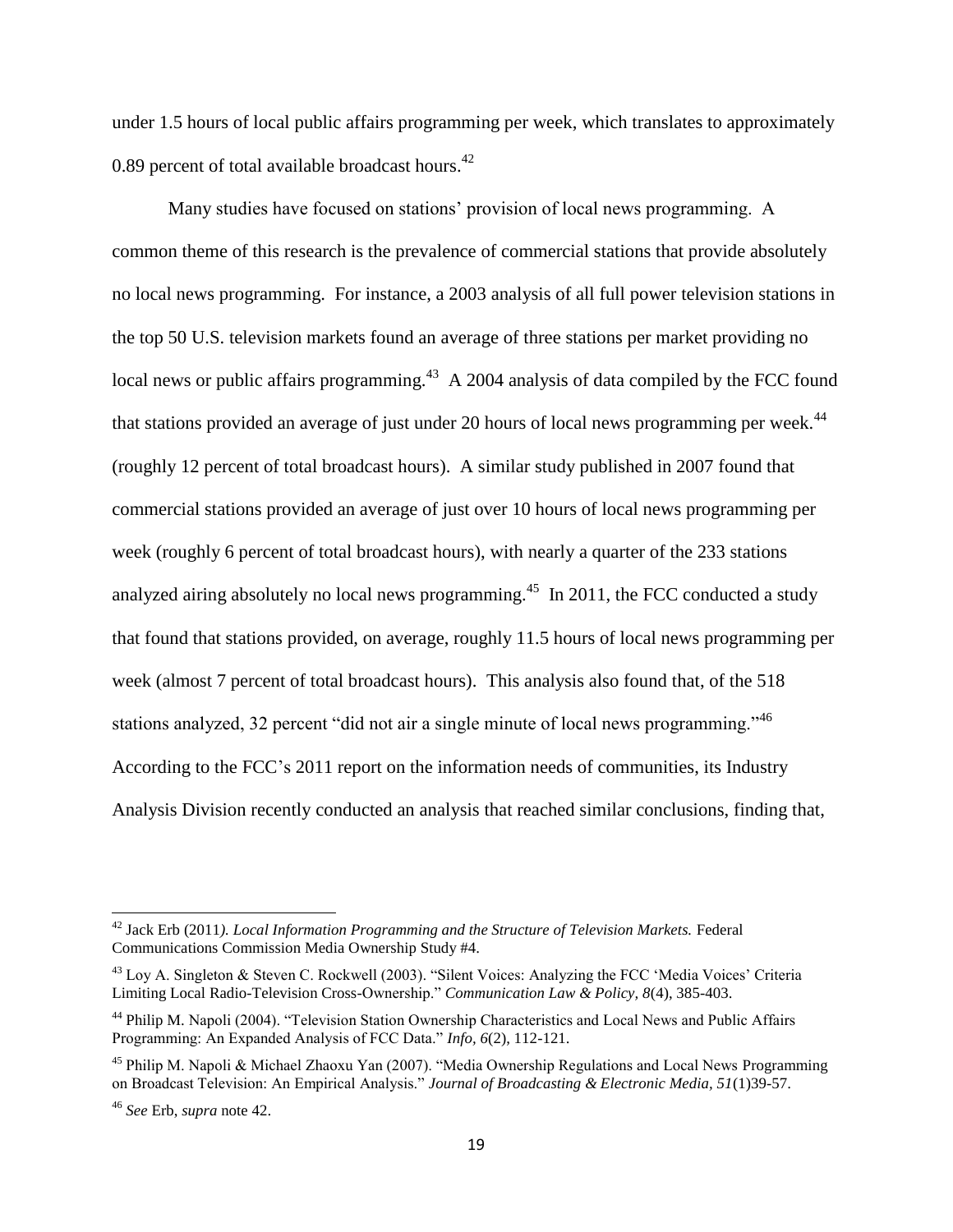in the top 100 markets, 35.7 percent of stations air no local news; and that, among stations in all markets, 30.6 percent do not air any local news.<sup>47</sup>

These results (for both local news and local public affairs programming) are represented in Figure 2.



Obviously the trend lines here stand in stark contrast to the dramatically rising trajectory of broadcasters' retransmission consent revenues presented in Figure 1. These contrasting patterns

 $\overline{\phantom{a}}$ <sup>47</sup> Waldman, *supra* note 32, p. 102.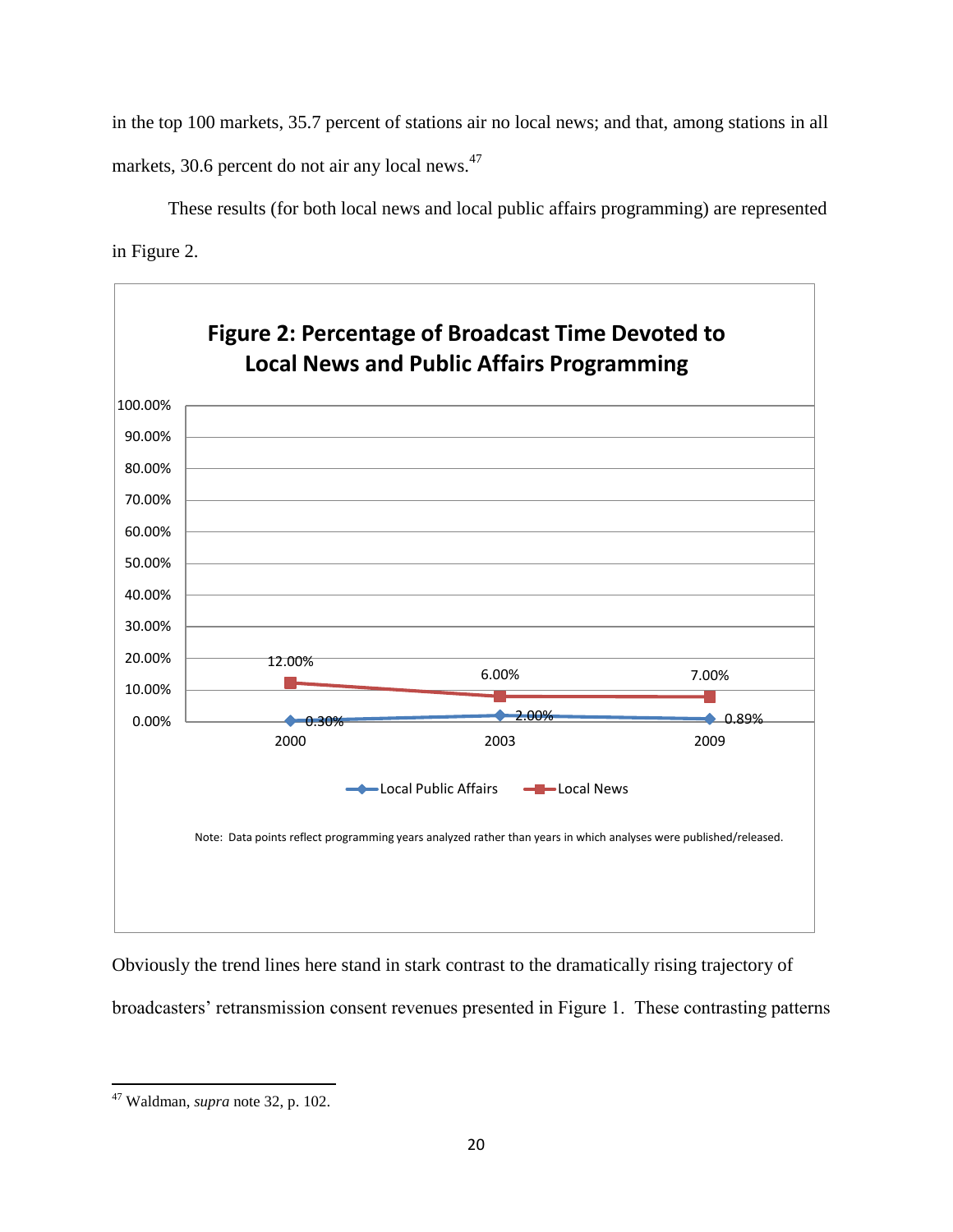raise questions about whether retransmission consent revenues are in fact furthering the provision of local news and public affairs.

Other analytical approaches that have been employed to analyze broadcasters" commitment to localism raise questions about whether the state of broadcasters" commitment to localism is even worse than overall hours of news and public affairs programming provided would lead us to believe. These alternative analytical approaches suggest that the total hours of local news and public affairs programming found on a station's schedule should not be taken at face value as an indicator of the extent of a station"s commitment to localism.

An increasingly common approach to assessing broadcasters" commitment to localism has involved going beyond simply analyzing the amount of local news and public affairs programming that broadcasters provide, and instead analyzing the *nature of the programming itself,* to determine how much of it actually addresses local issues and concerns.<sup>48</sup> This approach is based on the premise that a local news program that devotes a substantial amount of time to national news issues, or to other topics that are not related to the local community, is not serving the localism principle as effectively as a program that is genuinely focused on local news events and/or local public affairs concerns.

These studies often make it distressingly clear that, within the hours of local newscasts that local broadcast stations provide, a relatively small proportion of the broadcast time is devoted to addressing the core informational needs of local communities. For instance, a 2004 study of local election coverage<sup>49</sup> found that only 8 percent of the  $4,333$  news broadcasts

<sup>48</sup> *See,* e.g., Laura K. Smith (2009). "Consolidation and News Content: How Broadcast Ownership Policy Impacts Local Television News and the Public Interests." *Journalism & Communication Monographs, 10*(4), 387-453.

 $49$  Political and election coverage is widely considered a "core" representation of a station's commitment to localism, and to serving the informational needs of local communities.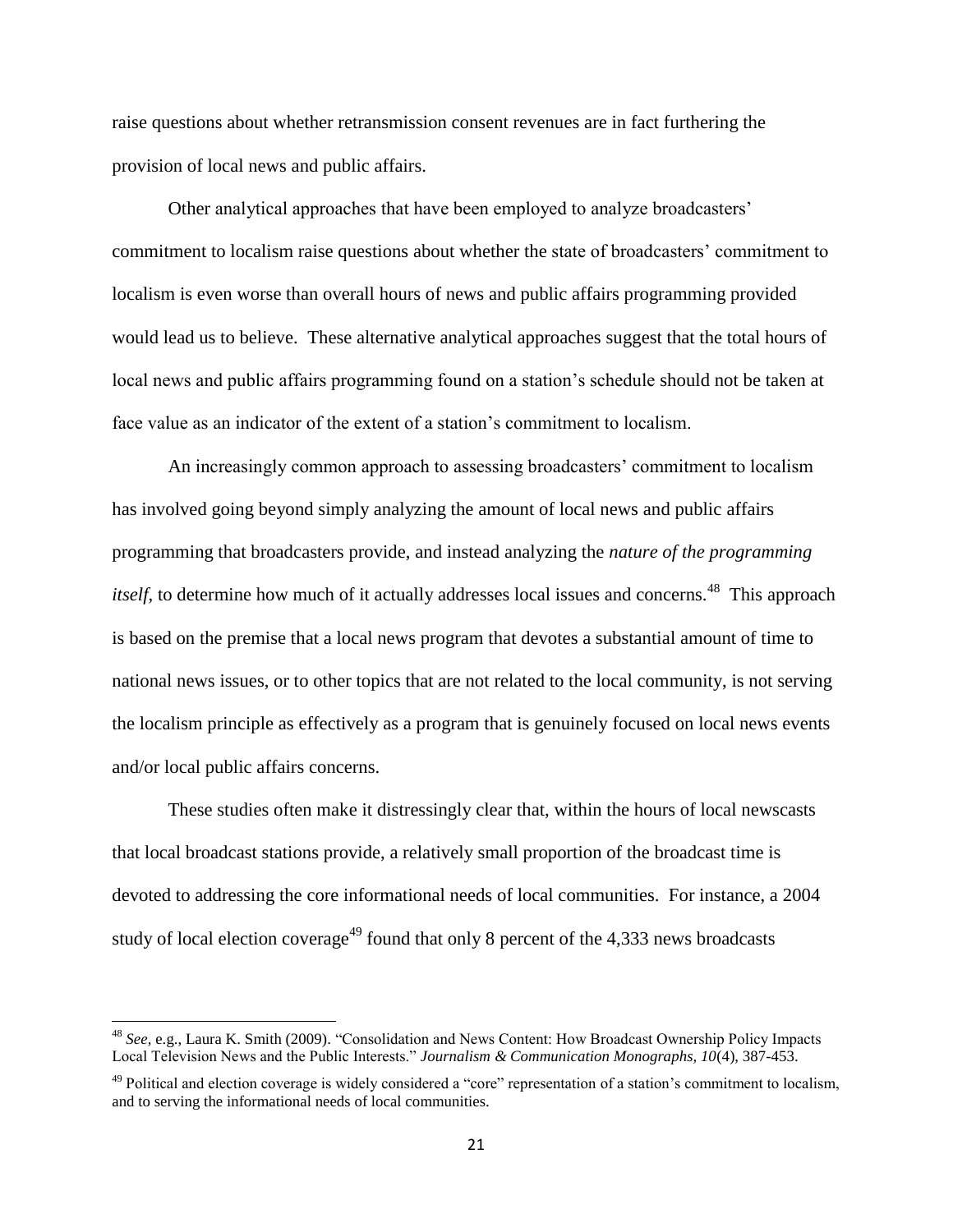analyzed in the month before the election featured stories that mentioned local political races.<sup>50</sup> A 2007 study of 2004 local television news broadcasts found that "A typical half-hour of local news contained three minutes and eleven seconds of total campaign coverage; however, almost two full minutes were devoted to the presidential race, while another forty-four seconds were devoted to non-race related stories (voting issues, ballot initiatives, and bond issues), which left fewer than thirty seconds for coverage of all other races (including local, state, and federal offices). In other words, information about candidates other than the president was extremely scarce."<sup>51</sup>

Other studies have taken a somewhat broader approach to analyzing local news content. For instance, a 2010 reanalysis of FCC data on a sample of 53 commercial television stations in the U.S. examined a variety of categories of news content, categorizing each story as either local or non-local in its orientation. This study found that almost 30 percent of local news broadcast time was devoted to non-local topics, with stations owned and operated by a broadcast network devoting less of their local newscasts to local stories than stations not owned and operated by a broadcast network.<sup>52</sup> Along similar lines, a 2010 study of the Los Angeles market found that coverage of local civic issues accounted for only one minute and 16 seconds of a typical 30 minute newscast.<sup>53</sup> Studies such as these raise questions about whether even the relatively low

<sup>50</sup> *TV News Ignores Local Politic Races* (2005). Politics and Society: A Special Resource for Journalists (University of Southern California). Retrieved September 30, 2011, from[: http://politicsandsociety.usc.edu/2005/02/tv-news](http://politicsandsociety.usc.edu/2005/02/tv-news-ignores-local.html)[ignores-local.html.](http://politicsandsociety.usc.edu/2005/02/tv-news-ignores-local.html)

<sup>51</sup> Erika F. Fowler & Kenneth Goldstein & Matthew Hale & Martin Kaplan (2007). "Does Local News Measure Up?" *Stanford Law & Policy Review, 18,* 410-431.

<sup>52</sup> Danilo Yanich (2010). "Does Ownership Matter? Localism, Content, and the Federal Communications Commission." *Journal of Media Economics, 23,* 51-67.

<sup>53</sup> Martin Kaplan & Matthew Hale (2010). *Local TV News in the Los Angeles Media Market: Are the Stations Serving the Public Interest.* Retrieved September 30, 2011, from: [http://www.learcenter.org/pdf/LANews2010.pdf.](http://www.learcenter.org/pdf/LANews2010.pdf)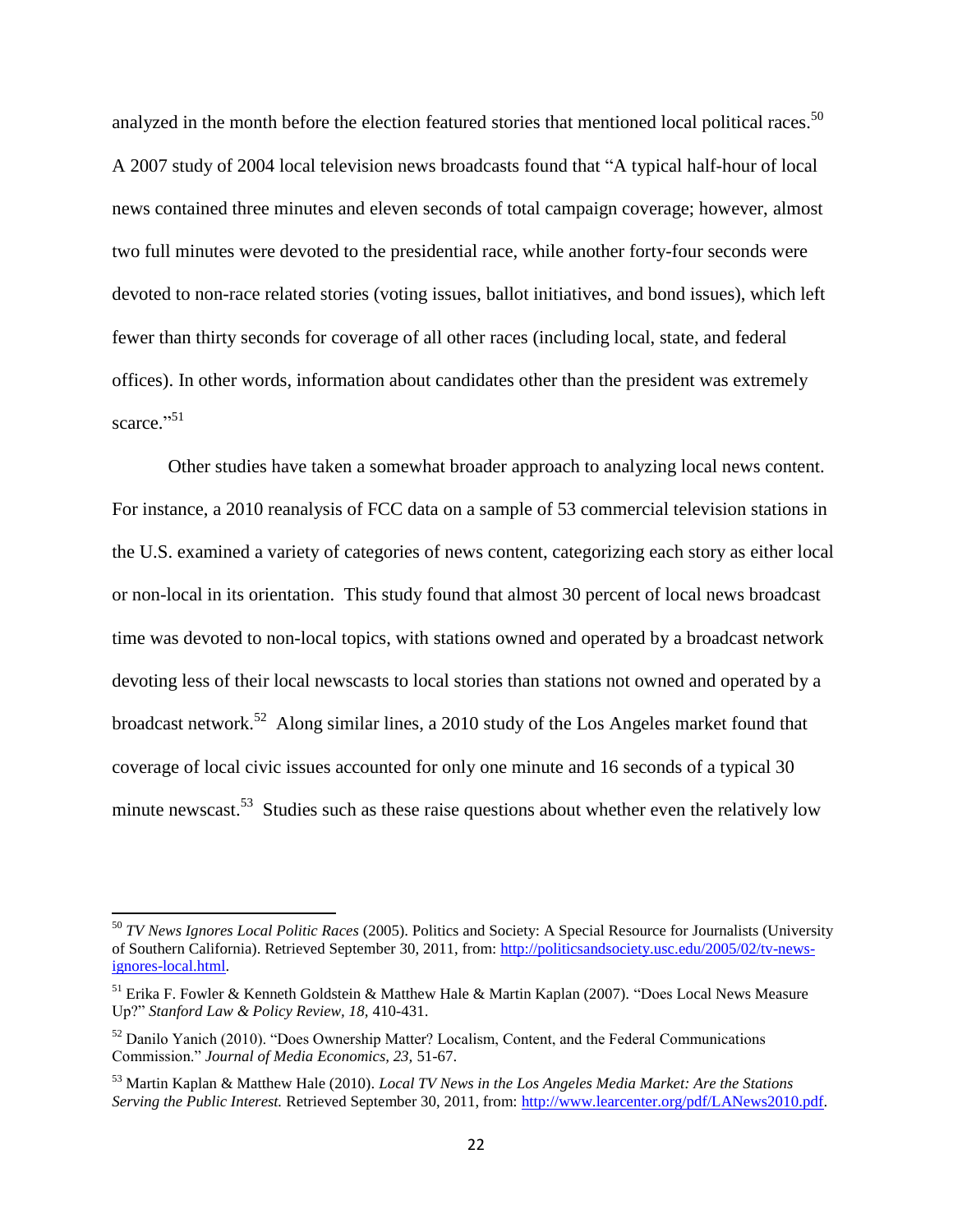levels of local informational programming that broadcasters provide are adequately addressing the kinds of issues that should be at the core of broadcasters" commitment to localism.

A third commonly employed approach to understanding broadcasters" level of commitment to localism involves assessing the *amount of resources* devoted to the production of local news and public affairs.<sup>54</sup> This approach might focus on either financial resources or personnel, in an effort to get a sense of the extent to which broadcasters are investing in serving the informational needs of their local communities. For instance, the most recent *State of the News Media* report, issued by the Pew Research Center"s Project for Excellence in Journalism, found that the median full-time news staff for a local television station dropped from 32 in 2006 to 29 in 2009.<sup>55</sup>

Broadcast television news budget data gathered by the Pew Research Center's Project for Excellence in Journalism highlight the fact that, during the same four year period referenced above, retransmission fees substantially *increased* while budget resources dedicated to newsrooms significantly *decreased*. As reflected in Figure 3 (below), during the four year period from 2006 through 2009, retransmission fees increased from approximately \$215 million to \$762 million. During the same period, however, the percentage of local television stations cutting their newsroom budgets went from  $8\%$  in 2006 to a staggering 65% in 2009.<sup>56</sup>

<sup>&</sup>lt;sup>54</sup> David K. Scott, Robert H. Gobetz, & Mike Chanslor (2008). "Chain Versus Independent Television Station Ownership: Toward an Investment Model of Commitment to Local News Quality." *Communication Studies, 59*(1), 84-98.

<sup>&</sup>lt;sup>55</sup> Project for Excellence in Journalism (2011). *State of the News Media 2011*. Retrieved September  $30<sup>th</sup>$ , 2011, from: [http://stateofthemedia.org/2011/local-tv-essay/data-page-3/.](http://stateofthemedia.org/2011/local-tv-essay/data-page-3/)

<sup>56</sup> *Ibid.*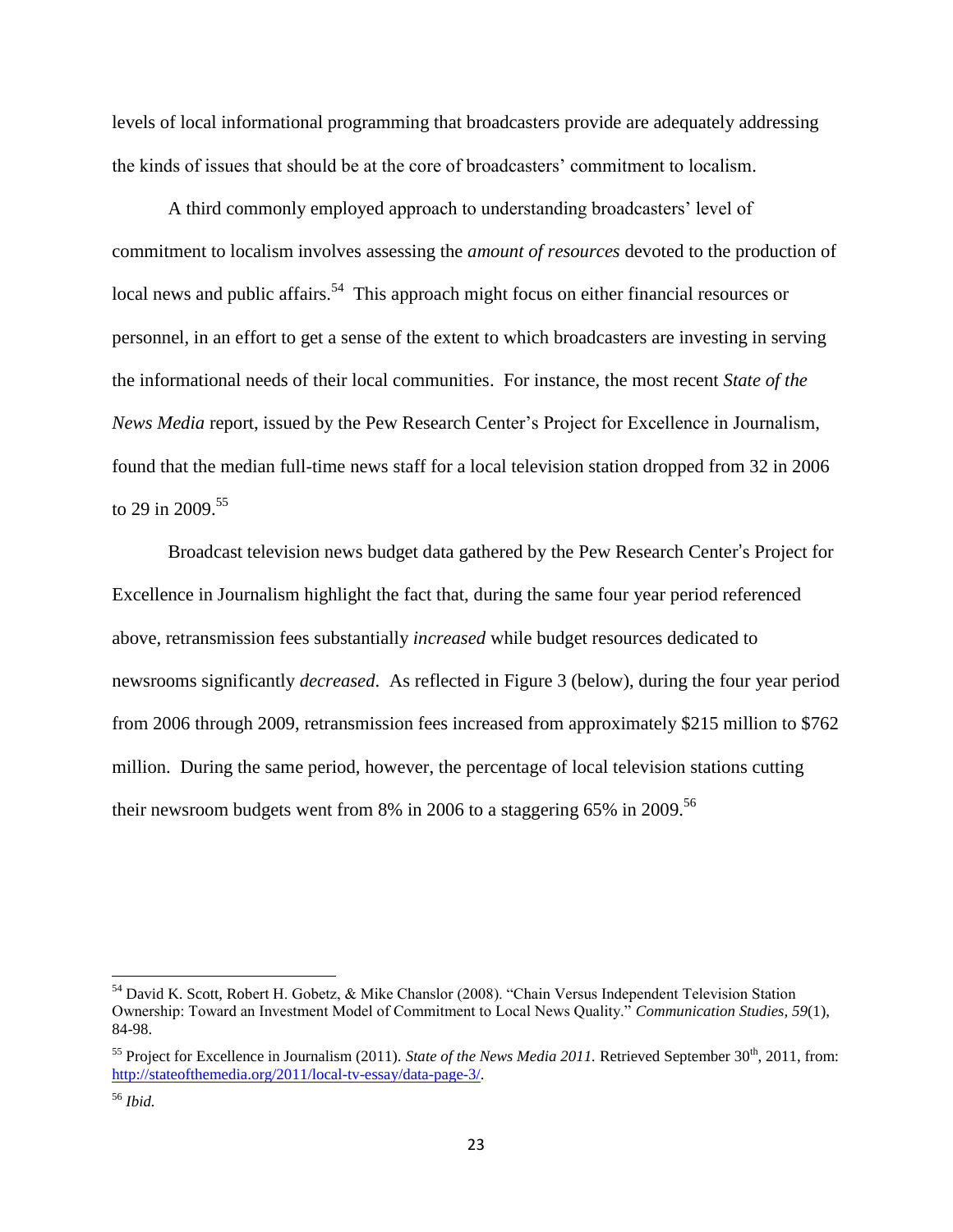

**Figure 3: Trends in Retransmission Consent Revenue and Local Broadcast Newsroom Budgets**

Research also suggests that there is an increasing amount of resource-sharing taking place among broadcast stations. Recent research has found, for instance, that many of the stations that air local news are, in fact, airing local news broadcasts produced by other stations in their market.<sup>57</sup> According to one recent analysis, there are 762 television stations in the U.S. that are originating local news, and another 224 stations that air news broadcasts produced by one of these 762 stations.<sup>58</sup> These news-sharing arrangements can arise from common ownership (given the relaxation of local television station ownership rules) or from local news-sharing agreements that are becoming increasingly common, and can often involve complete duplication of news programming across multiple stations.<sup>59</sup> The most recent, and the most extensive, study

<sup>57</sup> Josh Stearns and Corie Wright (2011). *Outsourcing the News: How Covert Consolidation is Destroying Newsrooms and Circumventing Media Ownership Rules.* Retrieved September 30, 2011, from: [http://www.savethenews.org/sites/savethenews.org/files/Outsourcing%20the%20News.pdf.](http://www.savethenews.org/sites/savethenews.org/files/Outsourcing%20the%20News.pdf)

<sup>58</sup> Waldman, et al., *supra* note 32, p. 96 (discussing the results of a survey by the Radio/Television News Directors Association).

<sup>59</sup> *See* Danilo Yanich (2011). *Local TV News and Shared Service Agreements: Examining News Content in Honolulu.* Retrieved September 30, 2011, from:

[http://www.savethenews.org/sites/savethenews.org/files/LocalTv&Shared%20Services%20Agreements%20in%20H](http://www.savethenews.org/sites/savethenews.org/files/LocalTv&Shared%20Services%20Agreements%20in%20Honolulu.pdf) [onolulu.pdf.](http://www.savethenews.org/sites/savethenews.org/files/LocalTv&Shared%20Services%20Agreements%20in%20Honolulu.pdf)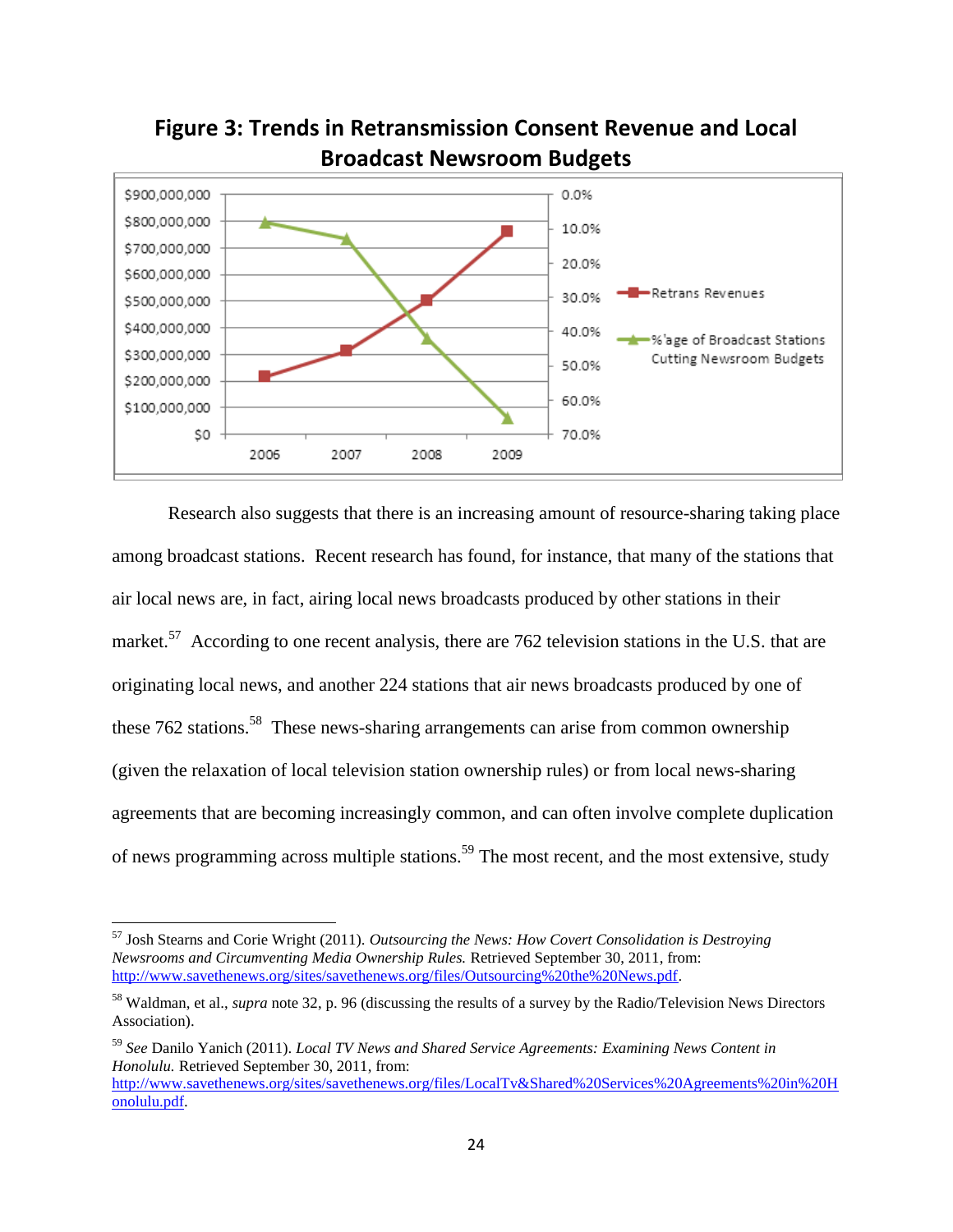to date of this phenomenon examined local news programming in eight U.S. television markets. $^{60}$ This study found that:

the implementation of shared services (SSA) and local management/marketing (LMA) agreements had a profound effect on the local news broadcasts in the markets in which they operated. Specifically, the effect was evident in the distribution of stories across the stations and in the use of shared resources, such as the anchor, the reporter, the script and video/graphics for the story. $61$ 

This study documented numerous instances in which stations in the same market shared scripts, news personnel, graphics, and in some instances resorted to airing the exact same newscasts. The overall effect is one in which the diversity of information, and the diversity of sources, available to citizens diminishes dramatically.

And, of course, given the documented increasing prominence of such newscast duplication strategies, it seems unlikely that broadcasters are directing their increased retransmission consent revenues at enhancing their service of the informational needs and interests of local communities.

<sup>60</sup> Danilo Yanich (2011). *Local TV News and Service Agreements: A Critical Look.* Retrieved October 24, 2011, from[: http://www.udel.edu/ocm/pdf/DYanichSSAFINALReport-102411.pdf.](http://www.udel.edu/ocm/pdf/DYanichSSAFINALReport-102411.pdf)

<sup>61</sup> *Ibid.,* p. 98.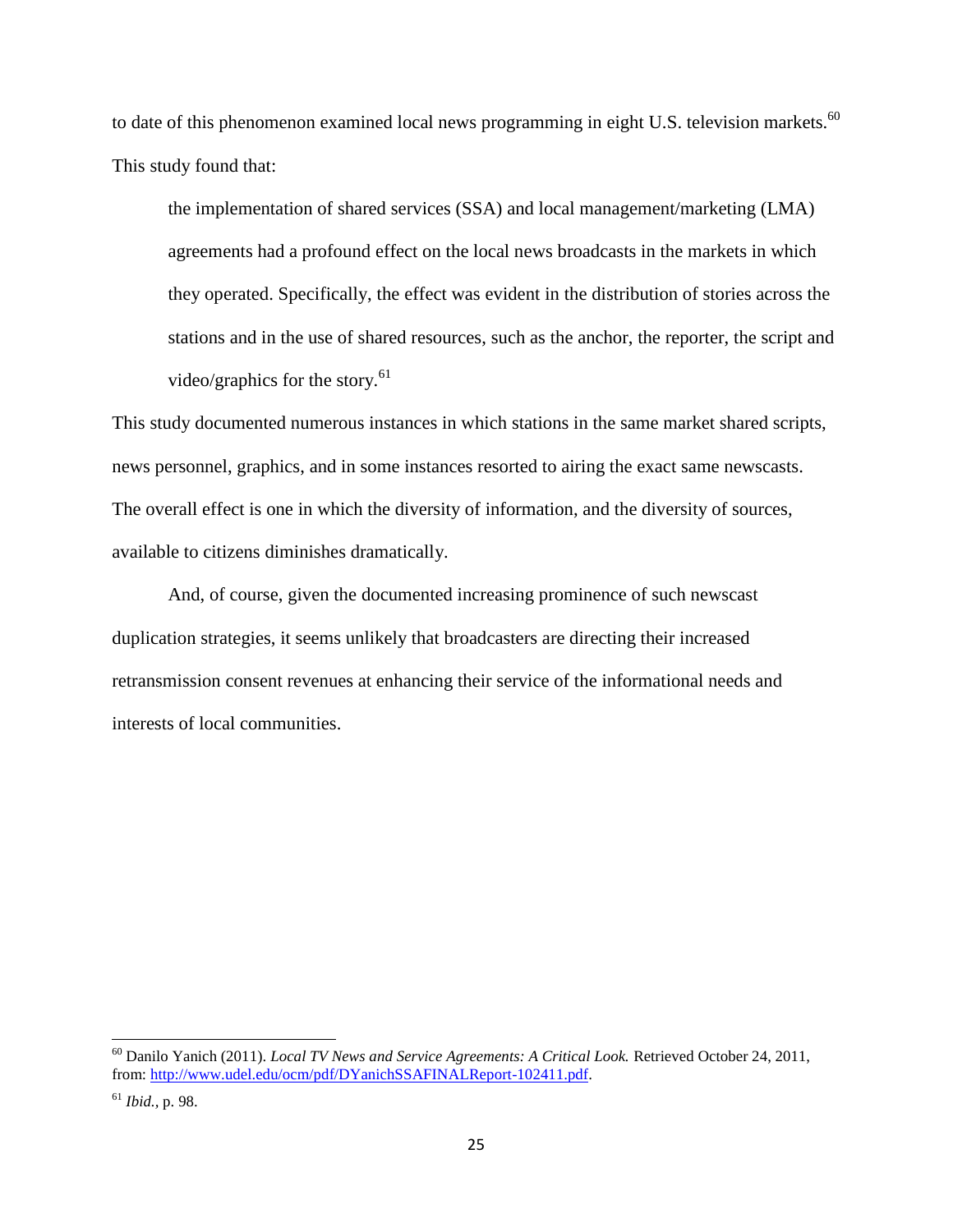|                 | Local<br><b>Public Affairs</b><br><b>Hours</b>                                                                                                                                                                                                                   | Local<br><b>News</b><br><b>Hours</b>                                                                                                                                                                                                                                                         | Local<br><b>Orientation of</b><br><b>News Content</b>                                                                                                                                                                                                                      | <b>Resources</b><br><b>Invested in</b><br><b>News Production</b>                                                                                         |
|-----------------|------------------------------------------------------------------------------------------------------------------------------------------------------------------------------------------------------------------------------------------------------------------|----------------------------------------------------------------------------------------------------------------------------------------------------------------------------------------------------------------------------------------------------------------------------------------------|----------------------------------------------------------------------------------------------------------------------------------------------------------------------------------------------------------------------------------------------------------------------------|----------------------------------------------------------------------------------------------------------------------------------------------------------|
| <b>Findings</b> | Between 0.3<br>$\bullet$<br>percent and 2<br>percent of<br>broadcast time<br>devoted to local<br>public affairs.<br>Downward trend<br>$\bullet$<br>according to<br>most recent<br>findings.<br>In top $50$<br>$\bullet$<br>markets, average<br>of 3 stations per | 12 percent of<br>$\bullet$<br>broadcast time<br>devoted to local<br>news in $2000$ .<br>Down to 6 or 7<br>$\bullet$<br>percent of<br>broadcast time in<br>more recent<br>studies.<br>In top $50$<br>$\bullet$<br>markets, average<br>of 3 stations per<br>market provide<br>no local news or | • 8 percent of local<br>news devoted to<br>local election<br>coverage<br>• 30 seconds per half<br>hour devoted to<br>substantive non-<br>presidential election<br>coverage<br>• 30 percent of local<br>newscasts devoted<br>to non-local topics<br>$\bullet$ 96 seconds of | • Median full time<br>news staff in<br>decline from 2006-<br>2009<br>$\bullet$ 224 stations<br>exclusively airing<br>news produced by<br>another station |
|                 | market provide<br>no local news or<br>public affairs                                                                                                                                                                                                             | public affairs                                                                                                                                                                                                                                                                               | typical 30 minute<br>newscast devoted to<br>local civic issues.                                                                                                                                                                                                            |                                                                                                                                                          |

**Table 1: Summary of Research Findings on Broadcaster Commitment to Localism (2000-2011)**

Overall, the majority of the literature to date on broadcasters" commitment to localism paints a discouraging picture in terms of the extent to which local stations are dedicating themselves to serving the needs and interests of their local communities (see Table 1). These findings need to be taken into consideration when assessing whether or how the retransmission consent rules should be modified. Despite Congress" intentions that these provisions would enhance broadcasters' ability to serve the informational needs and interests of local communities, by most measures the informational needs of these communities continue to be underserved despite the availability of significant additional revenues through retransmission consent fees, which were intended for this precise purpose.